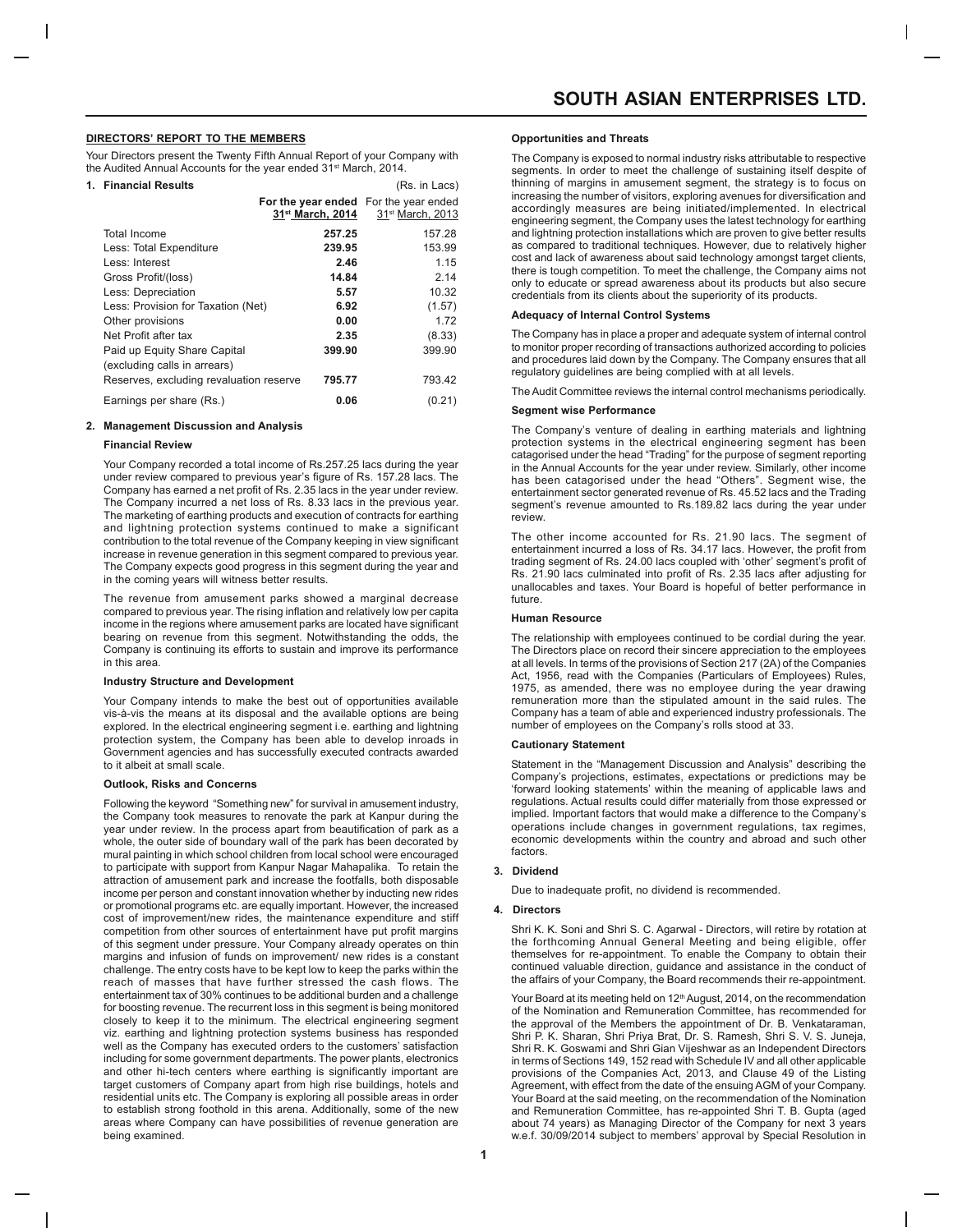Appropriate resolutions seeking your approval to the aforesaid appointments are appearing in the Notice convening the 25<sup>th</sup> AGM of the Company Dr. B. Venkataraman, Shri P. K. Sharan, Shri Priya Brat, Dr. S. Ramesh, Shri S. V. S. Juneja, Shri R. K. Goswami and Shri Gian Vijeshwar by virtue of being Independent Directors of your Company in terms of the provisions of the Companies Act, 2013, will not be liable to retire by rotation for the residual period of their respective terms of appointment approved by the Members of the Company.

# **5. Directors' Responsibility Statement**

Pursuant to the provisions of Section 217(2AA) of the Companies Act, 1956 with respect to Directors' Responsibility Statement, the Directors hereby state:

- a. that in the preparation of the Annual Accounts for the financial year ended 31<sup>st</sup> March, 2014, the applicable accounting standards have been followed along with proper explanation relating to material departures;
- b. that they have selected such accounting policies and applied them consistently and made judgments and estimates that are reasonable and prudent, so as to give a true and fair view of the state of affairs of the Company at the end of the financial year and of the profit of the Company for that period;
- c. that they have taken proper and sufficient care for the maintenance of proper accounting records in accordance with the provisions of the Companies Act, 1956 for safeguarding the assets of the Company and for preventing and detecting fraud and other irregularities; and
- d. that they have prepared the Annual Accounts for the financial year ended 31<sup>st</sup> March, 2014 on a going concern basis.

#### **6. Corporate Governance and Compliance Certificate**

As the equity shares of the Company are listed with BSE, in terms of Clause 49 of the Listing Agreement with Stock Exchange, requisite compliance report on corporate governance along with the Auditors' Certificate is enclosed with this Report as **Annexure -1**. In line with the requirements of Clause 49 of Listing Agreement, the management discussion and analysis is also provided in this Report.

#### **7. Auditors**

The Auditors, M/s. Anil Pariek & Garg, Chartered Accountants, will retire at the forthcoming Annual General Meeting. The Company has received a certificate from the Auditors that they are qualified under section 139 of the Companies Act, 2013 to act as the Auditors of the Company, if appointed. Concurring with the recommendation of the Audit Committee, the Board of Directors recommends their appointment as Statutory Auditors for the next term. The Board may also be authorised to fix their remuneration. In terms of section 139 (2) read with Rule 6 of Companies (Audit and Auditors) Rules, 2014 the present auditors can be appointed for three consecutive terms of one year each starting from present proposal before being subjected to compulsory rotation of Auditors.

# **8. Auditors' Report**

The observations made by the Auditors in their report have been adequately dealt with in the relevant notes on accounts and need no further comments from the Directors.

#### **9. Listing**

The shares of the Company are listed only at the BSE Ltd., formerly The Bombay Stock Exchange, Mumbai. The Company has paid the annual listing fees for the financial year 2014-2015 to the said Exchange.

#### **10. Statutory Information**

The information as required under the Companies (Disclosure of Particulars in the Report of Directors) Rules, 1988 with respect to Conservation of Energy and Technology Absorption is enclosed as **Annexure-2** and forms part of this report. The requisite Compliance Certificate in terms of Section .<br>383A of Companies Act, 1956 from a Practicing Company Secretary is enclosed as **Annexure- 3.** There was no proposal during the year under review for buy back of shares by the Company.

#### **11. Fixed Deposits**

The Company has not accepted any fixed deposit, during the year under review. Also, the Company has no plans to accept any deposits in future.

# **12. Green Initiative in Corporate Governance:**

As a continuing endeavor towards the Go Green Initiative, the Company proposes to send future correspondence and documents like the notice calling the general meeting, audited financial statements, directors' report, auditors' report etc. in electronic form, to the email address provided by the Members and made available to us by the Depositories. Members who hold shares in physical form are requested to register their e-mail addresses and intimate any change in e-mail id, with the Company or with the Registrar & Share Transfer Agents, RCMC Share Registry Pvt. Ltd. In respect of electronic holdings, members are requested to register their e-mail addresses with the Depository through their concerned Depository Participants. However, in case you desire to receive Company's communication and documents in physical form, you are requested to intimate us through email at investordesk.sael@gmail.com. You may kindly note that as a Member of the Company, you will be entitled to be furnished, free of cost, a printed copy of the Annual Report of the Company, upon receipt of a requisition from you, at any time.

Members are advised to convert their shares from Physical Form to Dematerialized Form. Dematerialization of shares provides several benefits to the shareholders. The transaction of shares can be carried out quickly and in an easy way. Holding securities in Demat Form helps the investors to get immediate transfer of securities. No stamp duty is payable on transfer of shares held in Demat Form and the brokerage involved is also lower. The incidence of non-delivery or bad delivery and the risks associated such as forged transfers that occurs for the shares when held in physical form at is totally avoided. Further, the sale and purchase of Company's shares through a stock exchange is possible if the shares are held in dematerialized form only. Hence, members holding in physical form can not sell the shares through stock exchange unless the physical shares are converted in dematerialized form.

#### **13. Subsidiary Company and Consolidated Statements**

There being no subsidiary of the Company, no statement pursuant to Section 212 (1)(e) read with sub-section (3) of the said section of the Companies Act, 1956 for the Financial year 2013-2014 is required to be enclosed. Accordingly, there is no need of consolidation of accounts.

#### **14. Acknowledgement**

Your Directors wish to express their sincere appreciation and gratitude to the Company's bankers, Kanpur Nagar Mahapalika, Lucknow Vikas Pradhikaran and all associates of the Company including the clients of trading business for their valuable cooperation and continued support. They are also thankful to you for the trust you have reposed in the Board.

### **For and on behalf of the Board of Directors**

| Date: 12/8/2014         | P. K. Sharan    | T.B. Gupta               |
|-------------------------|-----------------|--------------------------|
| <b>Place: New Delhi</b> | <b>Director</b> | <b>Managing Director</b> |

**Annexure-1 : Please refer page no. 3.**

**Annexure-2**

#### **Annexure to Directors' Report**

**Information as per Section 217(1)(e) read with Companies (Disclosure of Particulars in report of Board of Directors) Rules, 1988 and forming part of Directors' Report for the year ended 31st March, 2014.**

#### **CONSERVATION OF ENERGY**

| a) Energy conservation measure taken                                        | Nil             |
|-----------------------------------------------------------------------------|-----------------|
| b) Proposals under implementation for reduction<br>in consumption of energy | Nil             |
| <b>TECHNOLOGY ABSORPTION</b>                                                |                 |
| a) Research and development                                                 | Nil             |
| b) Technology absorption, adoption and innovation                           | Nil             |
| <b>FOREIGN EXCHANGE EARNINGS AND OUTGO</b>                                  |                 |
| a) Foreign Exchange Earned                                                  | Nil             |
| b) Foreign Exchange Used                                                    | Rs. 12.69.373/- |

**For and on behalf of the Board of Directors**

| Date: 12/8/2014         | P. K. Sharan    | T.B. Gupta               |
|-------------------------|-----------------|--------------------------|
| <b>Place: New Delhi</b> | <b>Director</b> | <b>Managing Director</b> |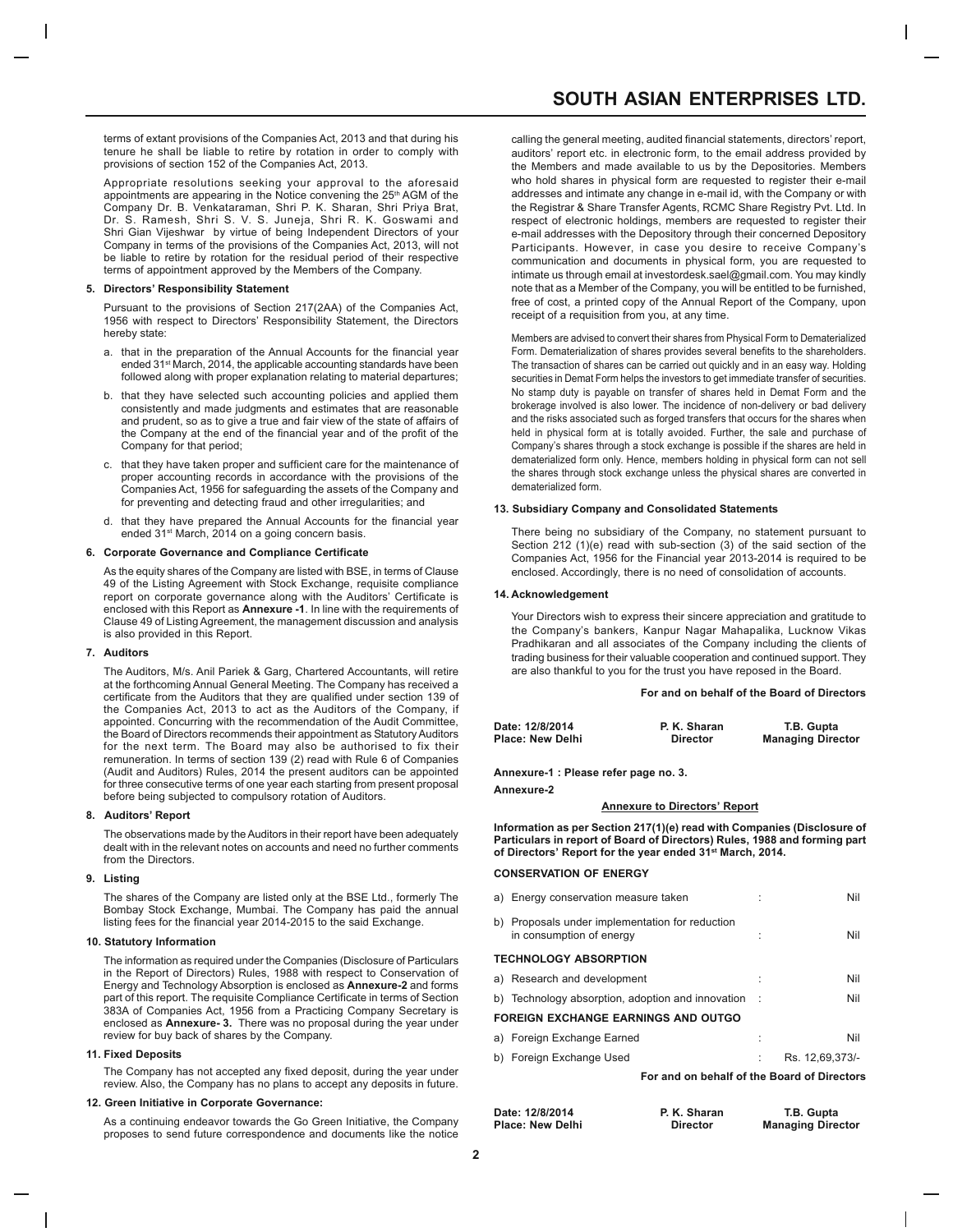#### **Annexure-1**

# **REPORT ON CORPORATE GOVERNANCE**

# **CORPORATE PHILOSOPHY**

The philosophy of the Company is to enhance the long-term economic value of the Company, its stakeholders and the society at large by adopting better corporate practices in a fair and transparent manner and align the Company's interests with that of its shareholders and other key stakeholders. Your Company has been practicing the principles of good Corporate Governance over the years and strives to reward its shareholders to the maximum.

#### **1. BOARD OF DIRECTORS**

a) The present strength of the Board is 12 Directors, comprising 1 (One) Promoter Director, 7 (Seven) Independent Directors and 4 (Four) Non-Independent Directors headed by a Non-Executive Chairman who is an Independent Director. All the Directors except the Managing Director are Non- Executive. With majority of the Board members being Independent Directors, the present constitution of Board adequately complies with requirement of Clause-49 of Listing Agreement and Section 149 of the Companies Act, 2013, which stipulates that at least one third of the Board members should be Independent if the Chairman is Non-Executive Director.

| S.<br>No.        | Name of the<br>Director                                        | Whether Promoter.<br>Executive or Non-<br>Executive/ Independent | No. of<br>Board<br><b>Meetings</b><br>attended<br>durina<br>2013-2014 | Whether<br>Attended<br><b>AGM held</b><br><b>nn</b><br>28/09/2013 | No. of<br>Directorships<br>in other<br><b>Public</b><br>Limited<br>Companies as | No. of<br>Committee<br>position held in<br>other Public<br>Limited<br>Company \$ |                         |
|------------------|----------------------------------------------------------------|------------------------------------------------------------------|-----------------------------------------------------------------------|-------------------------------------------------------------------|---------------------------------------------------------------------------------|----------------------------------------------------------------------------------|-------------------------|
|                  |                                                                |                                                                  |                                                                       |                                                                   | on 12/08/2014                                                                   | Chairman                                                                         | Member                  |
| $\mathbf{1}$     | Dr. B. Venkataraman<br>Chairman                                | Non-Executive.<br>Independent                                    | 3                                                                     | NO.                                                               | $\overline{2}$                                                                  |                                                                                  | $\overline{2}$          |
| $\overline{2}$ . | Shri T.B. Gupta<br>Vice-Chairman &<br><b>Managing Director</b> | Executive, Non-<br>Independent                                   | 4                                                                     | N <sub>O</sub>                                                    | $\overline{2}$                                                                  |                                                                                  | 1                       |
| 3.               | Shri S.V.S. Juneja                                             | Non-Executive,<br>Independent                                    | 3                                                                     | NO.                                                               |                                                                                 |                                                                                  |                         |
| $\overline{4}$ . | Shri P.K. Sharan                                               | Non-Executive.<br>Independent                                    | 4                                                                     | <b>YES</b>                                                        | 1                                                                               |                                                                                  |                         |
| 5.               | Dr. S. Ramesh                                                  | Non-Executive.<br>Independent                                    | 4                                                                     | N <sub>O</sub>                                                    | 1                                                                               | 1                                                                                | i,                      |
| 6.               | Shri Priya Brat                                                | Non-Executive.<br>Independent                                    | 4                                                                     | N <sub>O</sub>                                                    | 3                                                                               | $\overline{c}$                                                                   | $\overline{\mathbf{3}}$ |
| $\overline{7}$   | Shri R. K. Goswami                                             | Non-Executive.<br>Independent                                    | 4                                                                     | N <sub>O</sub>                                                    | 1                                                                               |                                                                                  |                         |
| 8.               | Shri K. K. Soni                                                | Non-Executive.<br>Non-Independent                                | $\overline{c}$                                                        | N <sub>O</sub>                                                    | 5                                                                               |                                                                                  | 1                       |
| 9.               | Shri S. C. Agarwal                                             | Non-Executive.<br>Non-Independent                                | 4                                                                     | N <sub>O</sub>                                                    | $\overline{2}$                                                                  |                                                                                  | 1                       |
| 10.              | Shri Gian Vijeshwar                                            | Non-Executive.<br>Independent                                    | 0                                                                     | NO.                                                               | $\overline{7}$                                                                  | 1                                                                                | $\overline{2}$          |
| 11.              | Shri M. P. Mehrotra                                            | Non-Executive.<br>Promoter                                       | $\overline{c}$                                                        | N <sub>O</sub>                                                    | $\mathsf{Q}$                                                                    | $\overline{c}$                                                                   | $\overline{\mathbf{3}}$ |
| 12.              | Shri Anurag<br>Bhatnagar                                       | Non-Executive.<br>Non-Independent                                | 4                                                                     | N <sub>O</sub>                                                    | 1                                                                               |                                                                                  |                         |

- \$ Memberships of only Audit Committee and Shareholders/Investors Grievance Committee have been considered. None of the Directors is member of more than 10 Board-level committees, or a Chairman of more than five such committees, as required under Clause 49 of the Listing Agreement.
	- b) During the year ended on 31/03/2014, 4 (Four) Board Meetings were held with at least one meeting in every quarter i.e., on 27/5/2013, 23/7/2013, 13/11/2013 and 14/2/2014.
	- c) The information regarding pecuniary transaction or relationship with the Executive Director has been disclosed in Annual Accounts for the year under review under the head "Related Party Disclosure" stated in Notes forming part of financial statements (Note no. 27).
	- d) Information supplied to the Board:

All relevant information including those envisaged in Clause 49 of Listing Agreement was regularly provided to the Board and Committees thereof. The requisite CEO certification was placed before the Board alongwith the quarterly and the annual accounts for the year under review as required under Clause 41 and Clause 49 respectively of Listing Agreement. The day-to-day affairs of the Company are managed by Shri T.B. Gupta- Vice-Chairman & Managing Director. The Board of Directors oversees the business conduct and continuously examines its governance practices to protect investor trust and enhance Board's effectiveness. Further, Agenda for Board Meetings is circulated well in advance to all the Directors and every Board member is free to suggest items for inclusion in the Agenda.

# **SOUTH ASIAN ENTERPRISES LTD.**

e) Statement of Directors' Remuneration paid during the year ended on 31/03/2014:

| Name of the Director | Salary<br>(in Rs.) | Perquisites<br>(in Rs.) | Sitting fee<br>(in Rs.) | <b>Commissions</b><br>(in Rs.) | Total<br>(in Rs.) |
|----------------------|--------------------|-------------------------|-------------------------|--------------------------------|-------------------|
| Dr.B. Venkataraman   | N.A.               | N.A.                    | 35,000                  | N.A.                           | 35,000            |
| Shri S. V. S. Juneja | N.A.               | N.A.                    | 35.000                  | N.A.                           | 35.000            |
| Shri P. K. Sharan    | N.A.               | N.A.                    | 40,000                  | N.A.                           | 40,000            |
| Shri T. B. Gupta     | 4,80,000           | <b>NIL</b>              | <b>NIL</b>              | N.A.                           | 4,80,000          |
| Dr. S. Ramesh        | N.A.               | N.A.                    | 40.000                  | N.A.                           | 40.000            |
| Shri Priya Brat      | N.A.               | N.A.                    | 40.000                  | N.A.                           | 40,000            |
| Shri R. K. Goswami   | N.A.               | N.A.                    | 40.000                  | N.A.                           | 40,000            |
| Shri K. K. Soni      | N.A.               | N.A.                    | <b>NIL</b>              | N.A.                           | <b>NIL</b>        |
| Shri S. C. Agarwal   | N.A.               | N.A.                    | <b>NIL</b>              | N.A.                           | <b>NIL</b>        |
| Shri Gian Vijeshwar  | N.A.               | N.A.                    | <b>NIL</b>              | N.A.                           | <b>NIL</b>        |
| Shri M. P. Mehrotra  | N.A.               | N.A.                    | 10.000                  | N.A.                           | 10,000            |

**Notes:**

- Currently, the Company does not have any stock option scheme.
- ii. No other remuneration, except sitting fee is paid to Non-Executive **Directors**
- iii. Dr. B. Venkataraman (together with spouse) and Shri M. P. Mehrotra held 600 and 6510 equity shares of the Company respectively as on 31/03/2014. No other Director held any shares of the Company on that date.
- iv. The service contract in case of Managing Director, is 3 years, expiring on 29/09/2014 with notice period of one month. All the Directors other than Independent Directors will be liable to retire by rotation.
- f) Code of Conduct

The Code of Conduct is applicable on all Directors and Senior Management Personnel of the Company with certain provision like insider trading restriction are applicable to all the employees of Company. The declaration from Managing Director of compliance with the code of conduct by all Board members is appended to and forms part of this report.

> **Declaration under Clause 49 I (D) for compliance with the Code of Conduct**

As provided under Clause 49 of Listing Agreement with the Stock Exchanges, the Board of Directors and the Senior Management Personnel have confirmed compliance with the code of conduct for the period under review, which ended on 31/03/2014.

| Date: 12/8/2014  | T. B. Gupta              |
|------------------|--------------------------|
| Place: New Delhi | <b>Managing Director</b> |

Disclosures regarding appointment or re-appointment of Directors

Shri K. K. Soni and Shri S. C. Agarwal - Directors, will retire by rotation at the forthcoming Annual General Meeting and being eligible have offered themselves for re-appointment. The profile of Directors proposed to be re-appointed at ensuing Annual General Meeting is given in the notes forming part of notice of forthcoming Annual General Meeting.

The Board in its meeting held on 12/08/2014 had appointed Dr. B. Venkataraman, Shri P. K. Sharan, Shri Priya Brat, Dr. S. Ramesh, Shri S. V. S. Juneja, Shri R. K. Goswami and Shri Gian Vijeshwar as an Independent Directors in terms of Section 149 of the Companies Act, 2013, with effect from the date of the ensuing AGM of your Company. Your Board at the said meeting, on the recommendation of the Nomination and Remuneration Committee also recommended for the approval of the Members for re-appointment of Shri T. B. Gupta as Managing Director of the company for a period of 3 years w.e.f. 30/09/2014 and that the Managing Director would be liable to retire by rotation during his tenure notwithstanding anything contrary contained in the Articles of Association of Company.

# **2. AUDIT COMMITTEE**

#### **a) Composition**

As on 01/04/2013 the Audit Committee comprised Shri P. K. Sharan (Chairman of the Committee) with Shri R. K. Goswami, Shri K. K. Soni, Shri Priya Brat and Dr. S. Ramesh as members. Majority of the members are Independent Directors including Chairman of the committee.

The majority of members possess rich financial management expertise as envisaged in Clause 49 of Listing Agreement. Dr. S. Ramesh is a retired IAS officer and has adequate knowledge of financial matters.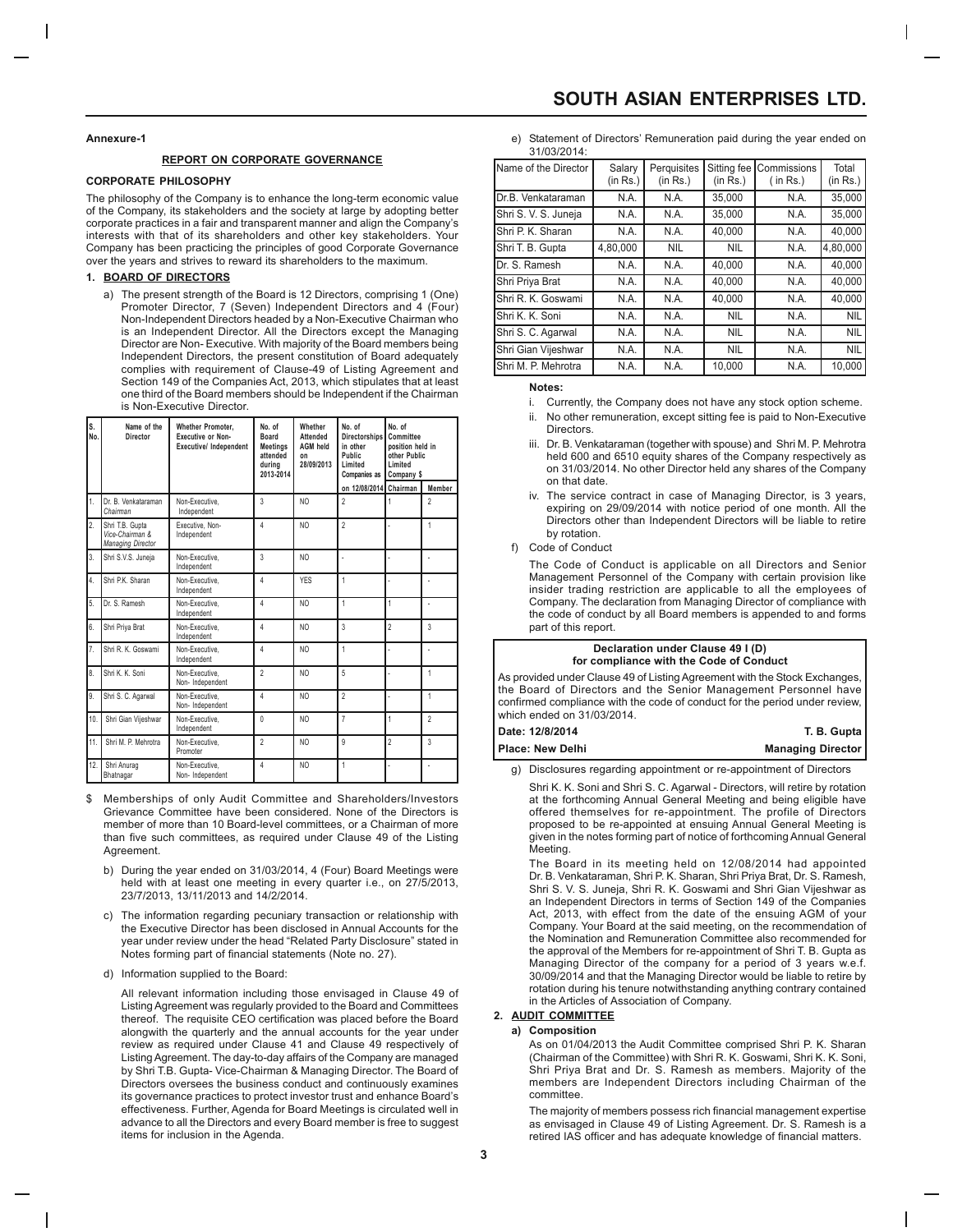The role, terms of reference, authority and powers of the Audit Committee are in conformity with Clause 49 of the Listing Agreement read with Section 292A of the Companies Act, 1956. The Company Secretary is the Secretary of the Committee. The Statutory Auditor is regularly invited for meetings of Audit Committee. The Internal Auditor, the Managing Director and the functional head of finance department are also invited to its meetings, whenever required. The Board had accepted all the recommendations made by Audit Committee for appropriate implementation during the year under review. The terms of reference of Audit Committee had been revised by the Board on 28/05/2014 to conform to provisions of Section 177 of the Companies Act, 2013 and Clause 49 of Listing Agreement which is envisaged to be effective from 1/10/2014. No change in constitution of committee was made as present constitution complies with the extant norms specified for this purpose.

The minutes of Audit Committee meetings are regularly placed before the Board.

### **c) Meetings and attendance**

During the year ended on 31/03/2014, 4 (Four) Audit Committee Meetings were held on 27/5/2013, 23/7/2013, 13/11/2013 and 14/2/2014. The summary of attendance of members is as under:

| <b>Name</b>                 | Shri R. K. Shri P. K. I Dr. S.<br>Goswami | Sharan | <b>I</b> Ramesh | Shri K. K. Shri Priva<br>Soni | <b>Brat</b> |
|-----------------------------|-------------------------------------------|--------|-----------------|-------------------------------|-------------|
| No. of<br>Meetings attended |                                           |        |                 |                               |             |

# **3. SHAREHOLDERS/INVESTORS GRIEVANCE COMMITTEE**

# **a) Composition and terms of reference**

The Shareholders/Investors Grievance Committee consists of Shri P.K. Sharan, Chairman of the Committee with Shri S.V.S. Juneja and Shri T.B. Gupta as members.

The Committee is vested with the requisite powers and authority in accordance with the requirements of Listing Agreement and apart from approval of share transfer and related aspects, it specifically looks into the redressal of the shareholders and investors' grievances.

As a step towards providing better services to its shareholders, individual members exercising the authority delegated by the Committee, regularly approve demat requests during the intervening period between two Committee meetings. Thus, the time gap between the demat approvals on an average is less than 15 days. The summary of dematerialisation request approved by the members is regularly placed before the Committee. The minutes of Committee meetings are regularly placed before the Board.

The Board in its meeting held on 28/05/2014 had renamed the said committee as Stakeholders Relationship Committee under Section 178 of Companies Act, 2013. The composition of the said committee remained unchanged as present constitution complies with the requirements of applicable regulations.

### **b) Meetings and attendance**

During the year ended on 31/03/2014, 5 (Five), meetings of Shareholders/ Investors Grievance Committee were held i.e. on 08/04/2013, 07/05/2013, 13/11/2013, 27/02/2014 and 24/03/2014. Details of attendance of Members are as under:

| Name                     | Shri P. K. | Shri S. V. S. | Shri T. B. |
|--------------------------|------------|---------------|------------|
|                          | Sharan     | Juneia        | Gupta      |
| No. of Meetings attended |            |               |            |

# **c) Shareholder's Complaints**

The Company has not received any complaints during the financial year ended 31<sup>st</sup> March, 2014.

General correspondence e.g. change of address, enquiry on dividend for the year, ISIN No. of the Company etc. has not been included in complaints.

### **4. GENERAL BODY MEETINGS**

**a) Details of the last three Annual General Meetings are given below.**

| Financial year<br>ended | Date               | Time        | Venue                                                |
|-------------------------|--------------------|-------------|------------------------------------------------------|
| March 31, 2013          | September 28, 2013 | 12:30 p.m.  | Mikky House, K-Block Kidwai<br>Nagar, Kanpur (U.P.). |
| March 31, 2012          | September 29, 2012 | $1:30$ p.m. | Mikky House, K-Block Kidwai<br>Nagar, Kanpur (U.P.). |
| March 31, 2011          | September 30, 2011 | $1:30$ p.m. | Mikky House, K-Block Kidwai<br>Nagar, Kanpur (U.P.). |

#### **b) Special Resolution passed in previous 3 Annual General Meetings (AGM)**

No matter was required to be dealt/passed by the Company by special resolution or through postal ballot in the annual general meeting held for financial years 2011-12 and 2012-13.

In the Annual General Meeting held on 30/9/2011, Special Resolution relating to commencement of business under other objects clause nos. 57,59,60,61,63 and 64 was passed in terms of section 149(2A) of the Companies Act, 1956. Additionally, a special resolution for amendment of Objects Clause of Memorandum of Association was passed through Postal Ballot.

# **c) Postal Ballots:**

No matter was required to be dealt/passed by the Company through postal ballot during the financial year 2013-2014.

# **5. DISCLOSURES**

# **a) Related party transactions**

There were no transactions with Promoters, Directors and related persons, which were materially significant, having conflict with the interest of Company at large, during the financial year under review. However, in compliance of AS-18, necessary disclosure of related party transaction has been made in Audited Financial Accounts for the year under review under the head forming part of financial statements (Note No. 27).

**b) Statutory compliance, penalties, strictures and Legal proceedings** The Company has complied with all the requirements of Stock Exchanges, SEBI and other statutory authorities on all matters related to capital markets and no penalties or strictures have been imposed on the Company during the last three years.

None of the pending cases in which Company is a party are material in nature, hence not reported here.

### **c) Compliance of Non Mandatory requirements**

- The Company does not maintain separate office for the Non- Executive Chairman. However, he may claim reimbursement of expenses incurred for performance of duties as Chairman. No expenses on this account have been claimed during the year under review.
- ii. **Remuneration Committee:**

The Remuneration Committee was constituted primarily to formulate the remuneration package for managerial personnel including Executive Director for approval of the Board. However, it also discharges such assignments as may be given by the Board from time to time. The Remuneration Committee as on 1/04/2013 had Shri S.V.S. Juneja, Shri P.K. Sharan, Shri R. K. Goswami and Shri S. C. Agarwal with Shri S. V. S. Juneja as Chairman of the Committee. The Company Secretary is Secretary designated for the Committee. The constitution of committee conforms to requirement of Clause 49 of Listing Agreement. There was no change in constitution of said committee and no meeting of Remuneration Committee was held during the year under review. The Board in its meeting held on 28/05/2014 had renamed the said committee as Nomination and Remuneration Committee under Section 178 of Companies Act, 2013 with terms of reference modified accordingly.

- iii. The periodic results were not sent to every member. However, they have been published in newspapers as prescribed in the Listing Agreement and the periodic reporting is also done on www.corpfiling.co.in in terms of Clause 52 of the Listing Agreement as well as on Company's website namely www.sael.co.in in time.
- iv. The Board has so far not adopted Peer group evaluation of Directors and restricting the tenure of Independent Directors to nine years in aggregate. However, since the Board is vested with strategic supervision of the Company, the individual contribution made by Non-Executive Directors for fulfilling this responsibility is basis of evaluation by the Board, of its members. The Directors are kept abreast of requisite information about business activities of the Company and risks involved therein to enable the Directors to discharge their responsibilities in best possible manner.
- There was no qualification in the Auditor's Report on the Annual Accounts of the Company for the year under review.
- vi. The Company does not have a whistle blower policy at present, but no employee is denied access to the Audit Committee. The existing working setup also provides unfettered approach to management by the employees in reporting any matter envisaged to be covered in the whistle blower policy.

#### **6. COMMUNICATION TO SHAREHOLDERS**

a) The Company publishes un-audited quarterly results in prescribed format and other information in The Pioneer (in English) and Swatantra Bharat (Vernacular language).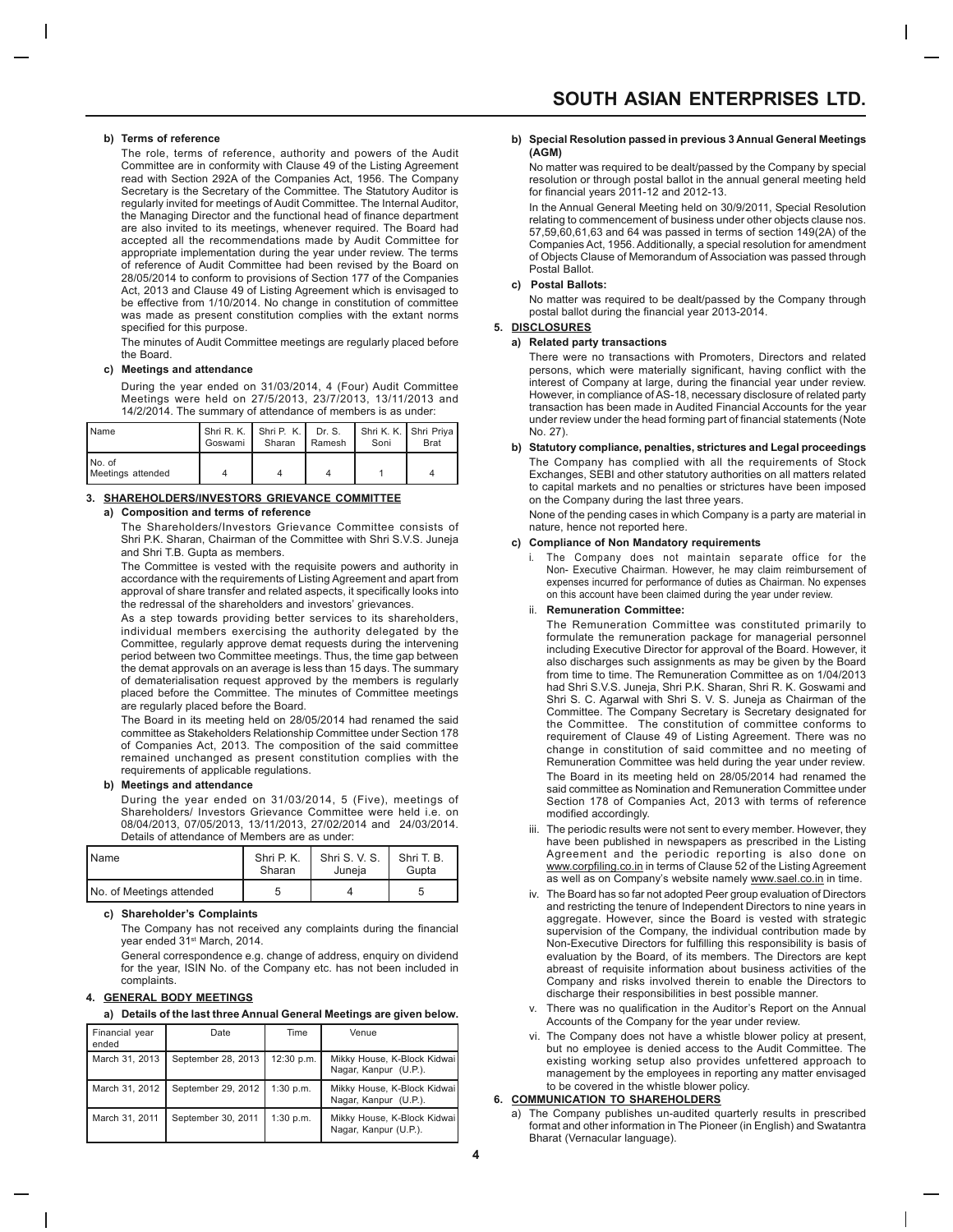- b) The Management discussion and analysis forms part of Annual Report for year under review. The Company, however, assumes no responsibility in respect of forward looking statements, which may be amended or modified in future on the basis of subsequent developments or events.
- c) The Company has its official website namely **www.sael.co.in**. The requisite information under Listing Agreement has been posted on the website including financial results. The periodic financial reporting is also being done on **www.corpfiling.co.in**. Further, disclosures pursuant to the Listing Agreement are promptly communicated to the Stock Exchanges. The documents filed by the Company with Registrar of Companies can be inspected at MCA's website namely **www.mca.gov.in** and the Company Identification Number (CIN) of Company is **L91990UP1990PLC011753.**
- d) The Company has dedicated an e-mail ID exclusively for redressal of Investor Complaints in compliance of Clause 47 (f) of Listing Agreement namely **www.investordesk.sael@gmail.com.**

#### **7. SHAREHOLDERS INFORMATION**

## **a) Annual General Meeting:**

- Date and Time : Saturday, 27<sup>th</sup> September, 2014 at 12:30 p.m.
- 
- **Venue** : Mikky House, K- Block, Kidwai Nagar, Kanpur-208011 (U.P.)
- 
- **Financial Year** : April to March<br> **Date of Book Closure** : From `20/09/2 **- Date of Book Closure :** From `20/09/2014 to 27/09/2014 (both days inclusive)
- **Buy back of shares** : There was no proposal for buy back of shares by the Company, during the year under review.
- **Dividend Payment Date**: Not applicable as no dividend has been recommended by the Board.

#### **b) Listing at Stock Exchanges:**

The Company's equity shares are listed at BSE Ltd., formerly The Bombay Stock Exchange, Mumbai, (Stock Code-526477). Listing fees to said Stock Exchange has been paid up to the financial year 2014-2015.

**c) Stock Market data related to shares listed in India: (Source: Metastock)**

**Monthly highs, lows and trading volume for Financial Year 2013-2014**

| <b>BSE Ltd.</b>                                                      |       |              |      |  |  |  |  |  |
|----------------------------------------------------------------------|-------|--------------|------|--|--|--|--|--|
| <b>MONTH</b><br>High<br>Volume<br>Low<br>No. of Shares<br>Rs.<br>Rs. |       |              |      |  |  |  |  |  |
|                                                                      |       |              |      |  |  |  |  |  |
| Apr-13                                                               | 0.00  | 0.00         | O    |  |  |  |  |  |
| $May-13$                                                             | 6.02  | 5.71         | 250  |  |  |  |  |  |
| $Jun-13$                                                             | 8.35  | 5.99         | 615  |  |  |  |  |  |
| $Jul-13$                                                             | 13.12 | 8.76         | 975  |  |  |  |  |  |
| Aug-13                                                               | 0.00  | 0.00         | O    |  |  |  |  |  |
| Sep-13                                                               | 0.00  | 0.00         | n    |  |  |  |  |  |
| $Oct-13$                                                             | 0.00  | 0.00         | U    |  |  |  |  |  |
| <b>Nov-13</b>                                                        | 0.00  | 0.00         | n    |  |  |  |  |  |
| $Dec-13$                                                             | 0.00  | 0.00         | n    |  |  |  |  |  |
| $Jan-14$                                                             | 0.00  | 0.00         | n    |  |  |  |  |  |
| Feb-14                                                               | 0.00  | 0.00         |      |  |  |  |  |  |
| Mar-14                                                               | 12.99 | 11.85        | 2650 |  |  |  |  |  |
|                                                                      |       | <b>TOTAL</b> | 4490 |  |  |  |  |  |

Company's Share Price at BSE- Graphical



#### BSE Sensex



#### **d) Registrar and Transfer Agents & Investors correspondence**:

The Company has retained M/s. RCMC Share Registry Pvt. Ltd., as its Registrar & Transfer Agents w.e.f. 01/04/2003 for entire shareholder services viz., processing request for transfer, other shareholder services, dematerialisation of holding, providing connectivity services with depositories in compliance with SEBI's circular No.D&CC/F/TTC/ CIR-15/2002 dated 27/12/2002.

For any query relating to transfer/transmission of shares, dematerialisation, change of address etc., please write to M/s. RCMC Share Registry Pvt. Ltd., ("the Registrar") at *B-25/1, First Floor, Okhla Industrial Area, Phase-II, New Delhi-110020 (Phone Nos. 011 -26387320, 26387321, 26387323 Fax: 011-26387322).* For any further assistance in said matters, queries may also be addressed to the Secretarial Department at the Corporate Office of the Company at: 2 nd Floor, 13, Sant Nagar, East of Kailash, New Delhi-110065 Phone:46656666, Fax: 46656699.

# **e) Distribution of shareholding as on March 31, 2014.**

| Slab of share<br>holdings<br>(No. of shares) | No. of share<br>holders | %age   | Nominal value<br>of shares held<br>(Rs.) | %age    |
|----------------------------------------------|-------------------------|--------|------------------------------------------|---------|
| $1 - 500$                                    | 5556                    | 96.48  | 7133730.00                               | 17.8343 |
| 501-1000                                     | 112                     | 1.94   | 869360.00                                | 2.1734  |
| 1001-2000                                    | 38                      | 0.66   | 559670.00                                | 1.3992  |
| 2001-3000                                    | 12                      | 0.21   | 302740.00                                | 0.7569  |
| 3001-4000                                    | 6                       | 0.10   | 214480.00                                | 0.5362  |
| 4001-5000                                    |                         | 0.12   | 334510.00                                | 0.8363  |
| 5001-10000                                   | 16                      | 0.28   | 1115330.00                               | 2.7883  |
| 10001 and above                              | 12                      | 0.21   | 29470180.00                              | 73.6755 |
| Total                                        | 5759                    | 100.00 | 40000000.00                              | 100     |

#### **According to categories of shareholders as on March 31, 2014**

| Serial<br>No.  | Categories                              | No. of<br>shares | Amount<br>in Rs. | Percentage of<br>shareholding |
|----------------|-----------------------------------------|------------------|------------------|-------------------------------|
|                | Promoters. Directors and Relatives      | 2440919          | 24409190.00      | 61.023                        |
| $\overline{2}$ | <b>Financial Institutions and Banks</b> | 200              | 2000.00          | 0.005                         |
| 3              | Mutual Fund                             |                  | 0.00             | 0.000                         |
| 4              | Flls                                    |                  | 0.00             | 0.000                         |
| 5              | Corporate Bodies                        | 377417           | 3774170.00       | 9.435                         |
| 6              | Indian Public                           | 1177028          | 11770290.00      | 29.426                        |
| $\overline{7}$ | Clearing Member                         | 3935             | 39350.00         | 0.098                         |
| 8              | NRI/OCBs                                | 500              | 5000.00          | 0.013                         |
|                | <b>Grand Total</b>                      | 4000000          | 40000000.00      | 100.000                       |

**f) Dematerialisation of Shares and liquidity:**

80.89 % of the total holdings of equity shares have been dematerialized up to 31/03/2014. Trading in Company's shares is permitted only in demat form w.e.f. 24/07/2000.

**g)** There were no ADRs/GDRs/ Warrants or other convertible instruments outstanding as on 31/03/2014.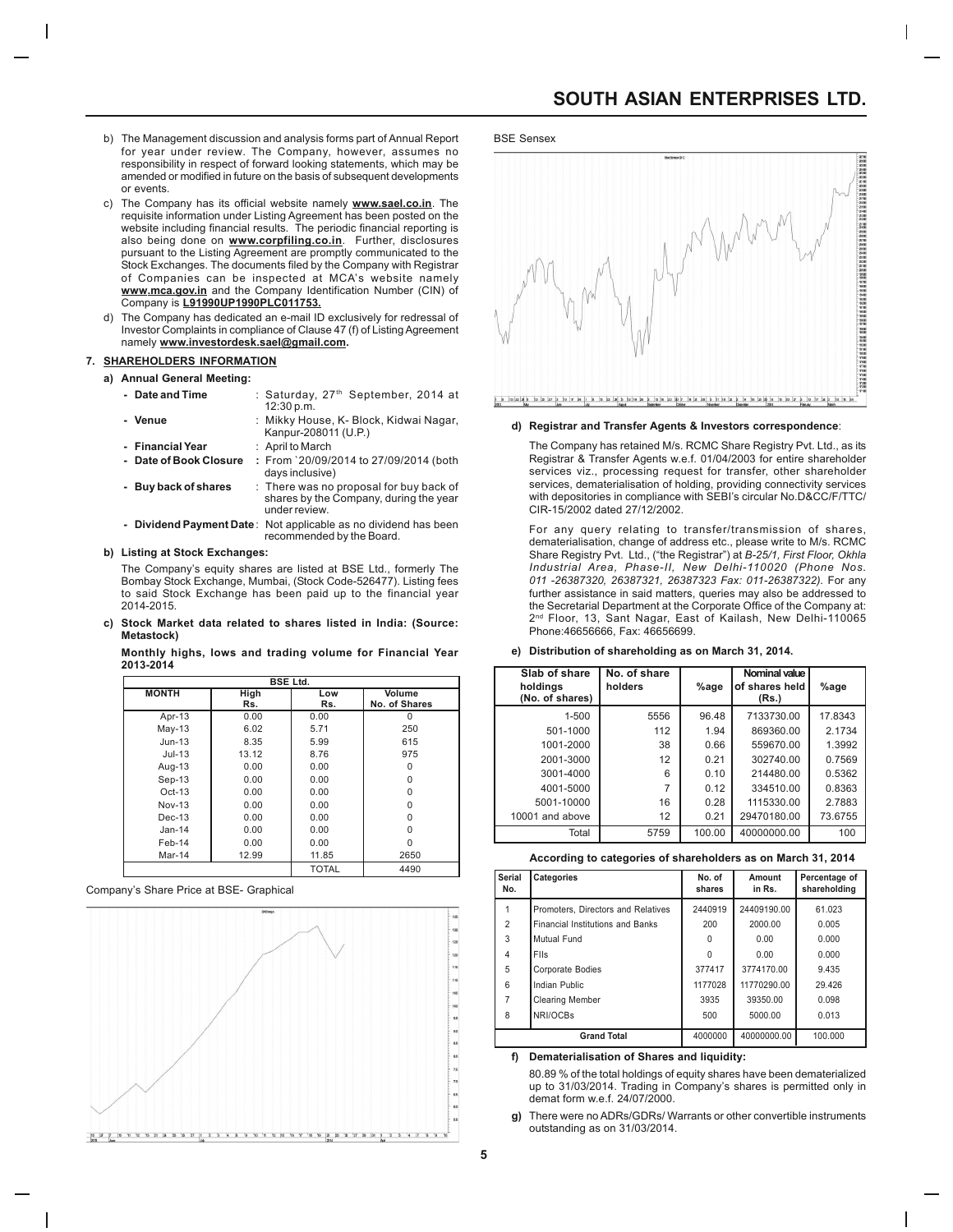**h)** The Amusement Parks of the Company are located as under: 1. Mikky House, K-Block,Kidwai Nagar, Kanpur-208011 (U.P.) 2. Gautam Buddha Park, Lucknow -226003, (U.P.)

#### **i) Financial Calendar (Tentative)**

| Quarter ending June 30, 2014                             | Mid of August, 2014   |
|----------------------------------------------------------|-----------------------|
| Quarter ending September 30, 2014                        | Mid of November, 2014 |
| Quarter ending December 31, 2014                         | Mid of February, 2015 |
| Year ending March 31, 2015 #                             | End of May, 2015      |
| Annual General Meeting for the year ended March 31, 2014 | 27th September, 2014  |

**#** For the quarter ending 31/03/2014 un-audited results may not be published and only audited results will be published, unless decided otherwise

# **j) Subsidiary Company**

The Company has no Subsidiary.

**Certificate on Corporate Governance**

As required by Clause 49 of the Listing Agreement, the requisite certificate is annexed hereto.

#### **CERTIFICATE**

To The Members of SOUTH ASIAN ENTERPRISES LIMITED

We have examined the compliance of conditions of Corporate Governance by South Asian Enterprises Limited, for the year ended on 31st March, 2014, as stipulated in clause 49 of the Listing Agreement of the said company with stock exchange.

The compliance of conditions of Corporate Governance is the responsibility of the Management. Our examination has been limited to a review of the procedures and<br>implementation thereof, adopted by the Company for ensuring the compliance of the<br>conditions of the Corporate Governance as stipulated in the s

audit nor an expression of opinion on the financial statements of the company. In our opinion and to the best of our information and according to the explanations given to us and the representations made by the Directors and the management, we certify that the Company has complied with the conditions of Corporate Governance as stipulated in clause 49 of the abovementioned Listing Agreement.

We state that no investor grievance was pending for a period exceeding one month against the Company as per the records maintained by the Shareholders/Investors Grievance Committee.

We further state that such compliance is neither an assurance as to the future viability of the company nor of the efficiency or effectiveness with which the management has conducted the affairs of the company.

FOR ANIL PARIEK & GARG CHARTERED ACCOUNTANTS (Firm Registration No. 01676C)

PLACE: New Delhi DATE: 12.08.2014

 (H. K. PARIEK) PARTNER M. No. 70250

Anil Pariek & Garg, Chartered Accountants, 33, Anand Bazar, Swaroop Nagar, Kanpur-208002, (U.P.)

### **COMPLIANCE CERTIFICATE FINANCIAL YEAR 2013-14**

| CIN: L91990UP1990PLC011753     |               |
|--------------------------------|---------------|
| <b>NOMINAL CAPITAL</b>         | 5.00.00.000   |
| <b>ISSUED &amp; SUBSCRIBED</b> | 4.00.00.000   |
| <b>CALLS UNPAID</b>            | 9.500         |
| <b>PAID UP CAPITAL</b>         | : 3.99.90.500 |
| <b>The Members</b>             |               |

# **South Asian Enterprises Limited**

I have examined the registers, records, books and papers of **South Asian Enterprises**<br>**Limited ("the Company"**) as required to be maintained under the Companies Act, 1956<br>**("the Act")** and the rules made thereunder and als Memorandum and Articles of Association of the Company for the financial year ended on<br>31st March, 2014. In my opinion and to the best of my information and according to the examinations carried out by me and explanations furnished to me by the Company, its officers and agents, I certify that in respect of financial year 2013-14:

- 1. The Company has kept and maintained all statutory registers as per the provisions of the Act and the rules made there under and the rules made thereunder and all entries therein have been duly recorded. The registers in which relevant transactions during the year were entered are stated in **Annexure 'A'** to this certificate.
- 2. The Company has filed the forms and returns as stated in **Annexure 'B'** to this certificate with the Registrar of Companies within the time prescribed under the Act and the rules made thereunder, as mentioned in **Annexure 'B'**.
- 3. The Board of Directors duly met 4 (four) times on 27/5/2013, 23/7/2013, 13/11/2013 and 14/2/2014 in respect of which meetings proper notices were given and the proceedings were properly recorded and signed in the Minutes Book maintained for the purpose.
- 4. The Company closed its Register of Members from 21/09/2013 to 28/09/2013 (both days inclusive) and necessary compliance of section 154 of the Act has been made.
- 5. The Annual General Meeting for the financial year ended on 31st March, 2013 was held on 28<sup>th</sup> September,2013 after giving due notice to the members of the Company and the resolutions passed thereat were duly recorded in minutes book maintained for the purpose.
- 6. No Extraordinary General Meeting(s) was held during the year.
- **SOUTH ASIAN ENTERPRISES LTD.**
- 7. The Company has not advanced any loan to its Directors and/or persons or firms or companies referred in the section 295 of the Act, during the financial year and as per section 185 of the Companies Act, 2013.
- The Company has duly complied with the provisions of section 297 of the Act, in respect of contracts specified in that section.
- 9. The Company has made necessary entries in the register maintained under section 301 of the Act.
- 10. No Director and other member(s) hold any place of profit in the Company in terms of section 314 of the Act.
- 11. The duly constituted committee of Board namely Shareholder's / Investor's Grievance committee has approved transfer/ transmission of shares, Remat/Demat of shares, issue of share certificates, etc. and is authorized to settle other shareholder related issues.
- 12. i) The Company has:
	- (a) Delivered all the certificates lodgment thereof for transfer/transmission or any other purpose in accordance with the provisions of the Act. (b) Duly complied with the requirements of section 217 of the Act.
	- No amount was deposited in a separate bank account as no dividend was declared during the financial year.
	- iii) No warrant was posted to any member of the Company as no dividend was declared during the financial year.
	- iv) No amount outstanding in respect of unpaid dividend account, application money due for refund, matured deposits, matured debentures and the interests accrued thereon which have remain unclaimed or unpaid for the period of seven years and liable to be transferred to Investor Education Protection Fund.
- 13. The Board of Directors of the Company is duly constituted.
- 14. There was no appointment of Managing Directors or other managerial personnel during the financial year under scrutiny except that of Shri R. C. Pandey as Company Secretary.
- 15. There was no appointment of sole-selling agents during the financial year under scrutiny.
- 16. The Company was not required to obtain any approvals of the Central Government, Company Law Board, Regional Director, Registrar or such other authorities as prescribed under the various provisions of the Act and applicable regulations.
- 17. The Directors have disclosed their interest in other firms/ companies to the Board of Directors pursuant to the provisions of the Act and the rules made thereunder.
- 18. The Company has not issued any shares/debentures during the financial year under scrutiny.
- 19. The Company has not bought back any shares during the financial year under scrutiny.
- 20. There was no redemption of preference shares and debentures during the financial year under scrutiny.
- 21. There were no transactions necessitating the Company to keep in abeyance the rights to dividend, right shares and bonus shares pending registration of transfer of shares.
- 22. The Company has not invited/accepted any deposits falling within the purview of Section 58A and the rules made there under during the financial year.
- 23. No amount was borrowed by the Company from Directors, members, public financial institutions, banks and others during the financial year ending 31/03/2014 except short term working capital from bank.
- 24. The Company has not made loans or advances or given guarantees or provided securities to other bodies corporate during the year in compliance with the provisions of section 372A of the Act.
- 25. The Company has not altered provisions of Memorandum of Association with respect to situation of the Company's registered office from one state to another during the year under scrutiny.
- 26. During the year the Company has not altered provisions of Memorandum of Association with respect to the objects of the Company.
- 27. The Company has not altered provisions of Memorandum of Association with respect to name of the Company during the year under scrutiny.
- 28. The Company has not altered provisions of Memorandum of Association with respect to share capital of the Company during the year under scrutiny.
- 29. The Company has not altered its Articles of Association during the financial year.
- There was no prosecution initiated against or show cause notice received by the Company, for any offences under the Act and no fines and penalties or any other punishment imposed on the Company.
- 31. The Company has not received any amount as security from its employees during the year under certification.
- 32. The Company has deposited both employees' and employer's contribution to Provident Fund with prescribed authorities pursuant to Section 418 of the Act.

Place: New Delhi **V.B.AGGARWAL** Date: 01/08/2014 **Company Secretary** 

**C.P.NO. 1583**

#### **Annexure 'A'**

**Registers maintained by the Company:**

- 1. Register of Members under section 150 of the Companies Act, 1956.
- 2. Register of Director's under section 303 of the Companies Act, 1956.
- 3. Minutes Book of Annual General Meeting, Extraordinary Meeting, Board and Audit Committee Shareholder's/Investor Grievances Committee Meeting and Remuneration committee under section 193 of the Companies Act, 1956.
- Register of Share Transfer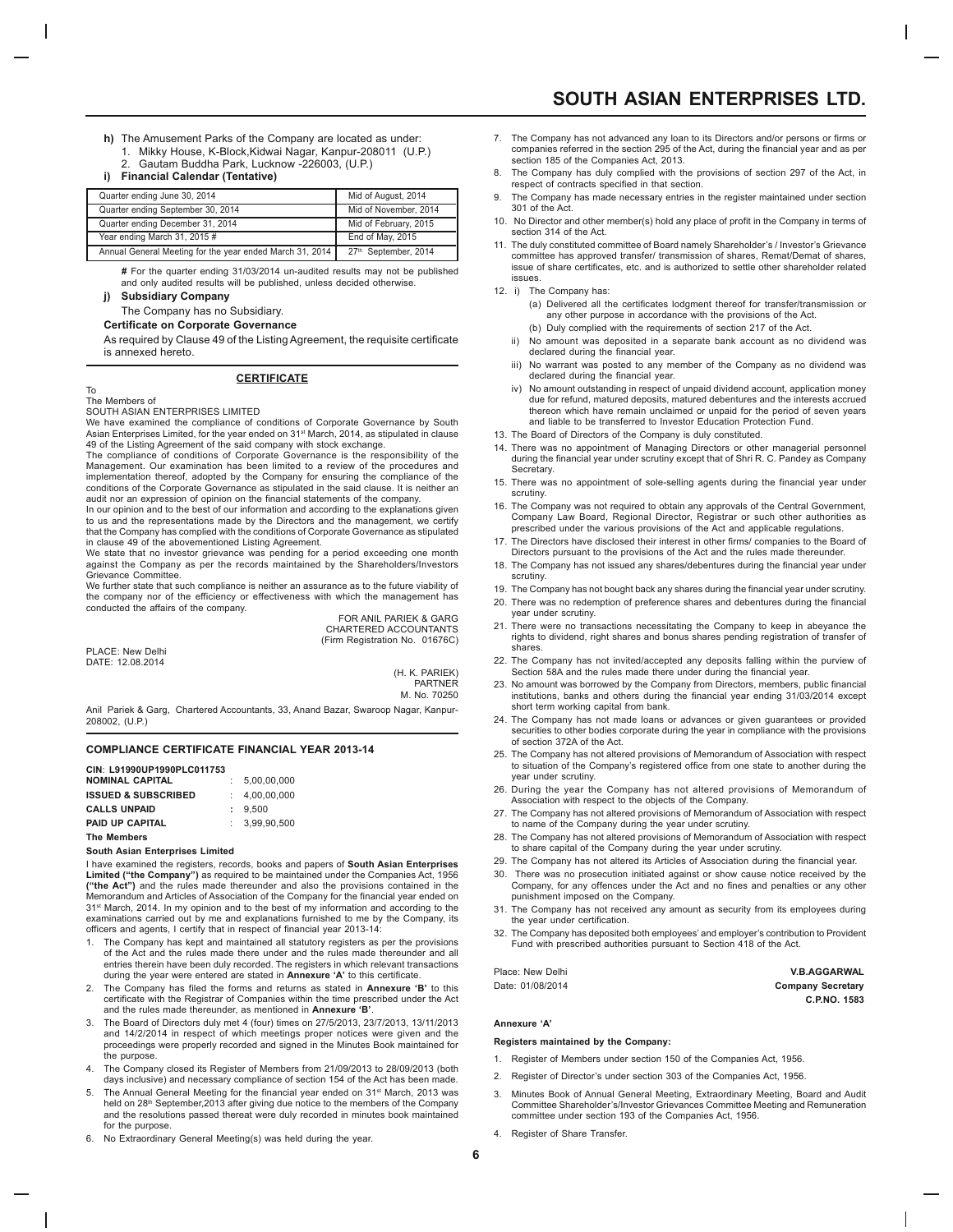#### **Annexure 'B'**

**Forms and Returns as filed by the Company with the Registrar of Companies during the financial year ending 31/3/2014.**

- 1. Annual return (Form-20B) u/s 159 of the Act, for financial year ended on 31/3/2013 filed vide SRN Q23867799 dt. 19/11/2013.
- 2. Form-66 for compliance Certificate filed vide SRN. Q17166679 dt. 25/10/2013 for the financial year ended on 31/03/2013.
- 3. Balance sheet (Form-23AC XBRL) u/s 220 of the Act, for financial year ended on 31/3/2013 filed vide SRN Q17716226 dt. 26/10/2013.
- 4. Profit & Loss Account (Form-23ACA XBRL) u/s 220 of the Act, for financial year ended on 31/3/2013 filed vide SRN Q17716226 dt. 26/10/2013.
- 5. Form No. 32 in respect of appointment of Shri Anurag Bhatnagar as Director has been filed vide SRN B87843496 dt. 26/10/2013.
- 6. Form No. 32 in respect of appointment of Shri R. C. Pandey as Company Secretary has been filed vide SRN B98618309 dt. 14/03/2014.

|  |  |  |  |  | Covering letter of the annual audit report to be filed with the stock Exchange |
|--|--|--|--|--|--------------------------------------------------------------------------------|
|  |  |  |  |  |                                                                                |

|         | <b>FORM A</b>                                                                               |                                         |
|---------|---------------------------------------------------------------------------------------------|-----------------------------------------|
| 1.      | Name of the Company                                                                         | South Asian Enterprises Limited         |
| 2.      | Annual financial statement for<br>the year ended                                            | 31st March 2014                         |
| 3.      | Type of Audit observation                                                                   | Un-Qualified                            |
| 4.      | Frequencey of Observation                                                                   | Not Applicable                          |
|         | T.B. Gupta<br>Managing Director<br>For Anil Pariek and Garg<br><b>Chartered Accountants</b> | Yogesh Kumar Ray<br>Accounts Head       |
| Partner | H.K. Pariek<br>Membership No. 070250                                                        | P.K. Sharan<br>Chairman-Audit Committee |
|         |                                                                                             |                                         |

#### **Independent Auditor's Report to the Members of SOUTH ASIAN ENTERPRISES LIMITED Report on the Financial Statements**

have audited the accompanying financial statements of South Asian Enterprises **Limited** ("the Company"), which comprises the Balance Sheet as at March 31 2014, the Statement of Profit and Loss and the Cash Flow Statement for the year then ended and a summary of significant accounting policies and other explanatory information. **Management's Responsibility for the Financial Statements**

The Company's Management is responsible for the preparation of these financial statements that give a true and fair view of the financial position, financial performance and cash flows of the Company in accordance with the Accounting Standards notified under the Companies Act, 1956 ("the Act"), read with the General Circular 15/2013 dated September 13, 2013 of the Ministry of Corporate Affairs in respect of section 133 of the Companies Act, 2013. This responsibility includes the design, implementation and maintenance of internal controls relevant to the preparation and presentation of the financial statements that give a true and fair view and are free from material misstatement,

whether due to fraud or error.<br>Andro-The to the conduct or cross an opinion on these financial statements based on our responsibility is to express an opinion on these financial statements had the lost<br>the limit we conduct

In our opinion and to the best of our information and according to the explanations given to us, the aforesaid financial statements give the information required by the Act in the manner so required and give a true and fair view in conformity with the accounting

principles generally accepted in India: (a) in the case of the Balance Sheet, of the state of affairs of the Company as at March 31,2014 and

- (b) in the case of the Statement of Profit and Loss, of the profit of the Company for the year ended on that date; and (c) in case of the Cash Flow Statement, of the cash flows of the Company for the year
- ended on that date.

#### **Report on Other Legal and Regulatory Requirements**

As required by the Companies (Auditor's Report) Order, 2003 ("the Order") issued by the Central Government of India in terms of section 227(4A) of the Act, we give in the Annexure a statement on the matters specified in paragraphs 4 and 5 of the Order.<br>As required by section 227(3) of the Act, we report that:<br>a) We have obtained all the information and explanations which to the best of our

- knowledge and belief were necessary for the purpose of our audit; b) In our opinion, proper books of account as required by law have been kept by the
- Company so far as appears from our examination of those books;
- c) The Balance Sheet, Statement of Profit and Loss and the Cash Flow Statement dealt
- with by this Report are in agreement with the books of accounts. d) In our opinion, the Balance Sheet, Statement of Profit and Loss and the Cash Flow Statement dealt with by this report comply with the Accounting Standards notified under the Act read with the General Circular 15/2013 dated September 13,2013 of the Ministry of Corporate Affairs in respect of section 133 of the Companies Act, 2013.

e) On the basis of written representations received from the directors as on March 31, 2014, and taken on record by the Board of Directors, none of the directors is disqualified as on March 31, 2014, from being appointed as a director in terms of section 274(1)(g) of the Act.

For ANIL PARIEK & GARG *Chartered Accountants ICAI Firm Registration No. 01676C* H.K. PARIEK Date: 28/05/2014 *Membership No.070250*

#### **ANNEXURE TO THE AUDITORS' REPORT REFERRED TO IN OUR REPORT OF EVEN DATE**

Place: New Delhi<br>Date: 28/05/2014

- 1. (a) The Company has maintained proper records showing full particulars including quantitative details and situation of fixed assets. (b) The company has a regular programme of physical verification of fixed assets which, in our opinion, is reasonable having regard to the size of the Company and the nature of its assets. In accordance with this programme, certain fixed assets were physically verified by the management during the year and we are informed that no material discrepancies were noticed on such verification.
	- (c) In our opinion and according to the information and explanations given to us, the Company has not disposed off substantial part of fixed assets having effect on going concern.
- going concern.<br>2. (a) The Inventories have been physically verified during the year by the management. In our opinion, the frequency of physical verification is reasonable.<br>(b) In our opinion and according to the information and explanations given to us, the<br>procedure of physical verification of inventories foll
	- the nature of its business.
	- (c) In our opinion and according to information and explanations given to us, the company has maintained proper records of its inventories and no material discrepancies were noticed on physical verification.
- 3. The Company has neither granted nor taken any loans, secured or unsecured, to/from companies, firms or other parties covered in the register maintained under
- section 301 of the Act.<br>4. In our opinion and explanations given to us, the<br>5. Company has an adequate internal control system commensurate with the size of<br>5. Company has an adequate internal control system commensurate w assets and for the sale of goods and services. During the course of our Audit, no major weakness has been noticed in the internal control system in respect of these areas.
- 5. According to the information and explanations given to us, there have been no contracts or arrangements referred to in Section 301 of the Act during this year to be entered in the register required to be maintained under that section. Accordingly, the question of commenting on transactions made in pursuance of such contracts or arrangements does not arise.
- 6. The company has not accepted any deposits from the public during the year within the meaning of section 58A & 58AA or any other relevant provisions of the Companies
- Act, 1956 and the rules framed there under. 7. In our opinion, the company has an internal audit system, commensurate with its size and nature of its business. 8. In our opinion and according to the information and explanation given to us,
- maintenance of cost records as prescribed by the Central Govt. under section 209 (1) (d) of the Act, is not required as the Company is not in the manufacturing
- activity. 9. (a) The company is regular in depositing undisputed statutory dues like provident fund, investor education and protection fund, employees' state insurance, fund, investor education and protection fund, employees' state insurance, income-tax, sales tax, wealth tax, service tax, custom duty, excise duty, cess and any other statutory dues with the appropriate authorities. There were no<br>outstanding dues for a period exceeding six months against any undisputed<br>statutory dues as on 31.03.2014.<br>(b) According to information and explanati
	- income tax, sales tax, wealth tax, service tax, custom duty, excise duty and cess which have not been deposited on account of any dispute.
- 10. The Company neither have any accumulated losses as at the end of the year nor incurred any cash losses during the current financial year, or in the immediately
- preceding Financial Year. 11. According to the information and explanations given to us, the Company has not granted any loans or advances on the basis of securities by way of pledge of shares, debentures or other securities.
- 12. The company has maintained proper records for investments made in shares, securities, debentures and other investments and timely entries have been made therein. The shares, securities, debentures and the other investments have been held by the company in its own name except to the extents of exemption granted under section 49 of the Act. However, some of the investments made in shares are under process for transfer in

the name of the Company. 13. In our opinion and according to the information and explanations given to us, the

- Company has not given any Guarantee for loans taken by others from Banks or Financial Institutions.
- 14. The Company has not raised any Term Loan during the year. 15. According to the records examined by us and the information and explanations
- given to us and on an overall examination of the Balance Sheet of the Company, we report that no funds raised on short-term basis have been used for long-term nvestment.
- 16. To the best of our knowledge and information and explanations given to us, no fraud on or by the company has been noticed or reported during the year. 17. The provisions of clauses Nos. 4 (xi), (xiii), (xviii), (xix) and (xx) of paragraph 4 of the
- Companies (Auditors' Report) (Amendment) Order, 2004 are not applicable to the company for the current year.

 For ANIL PARIEK & GARG *Chartered Accountants ICAI Firm Registration No. 01676C* H.K. PARIEK Place: New Delhi *Partner* Date: 28/05/2014 *Membership No.070250*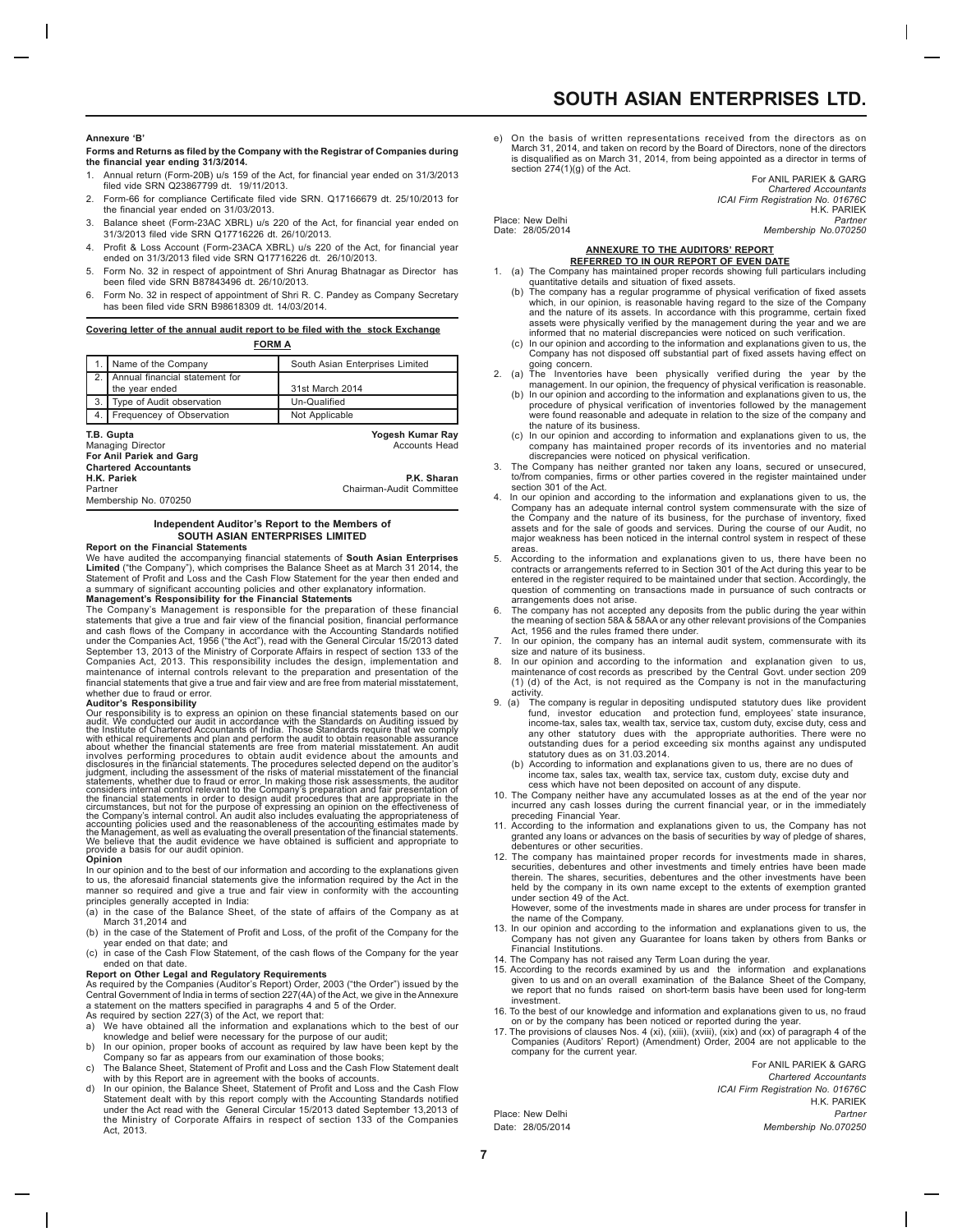$\overline{\phantom{a}}$ 

 $\overline{1}$ 

|         |                                                             |                          |                              |                     | (Amount in Rupees)  |
|---------|-------------------------------------------------------------|--------------------------|------------------------------|---------------------|---------------------|
|         | <b>Particulars</b>                                          |                          | <b>Note</b><br>No.           | As at<br>31.03.2014 | As at<br>31.03.2013 |
| Ι.      | <b>EQUITY AND LIABILITIES</b>                               |                          |                              |                     |                     |
| (1)     | <b>Shareholder's Funds</b>                                  |                          |                              |                     |                     |
|         | Share Capital<br>(a)                                        |                          | 3                            | 3,99,90,500         | 3,99,90,500         |
|         | Reserves and Surplus<br>(b)                                 |                          | 4                            | 7,95,77,207         | 7,93,41,821         |
|         |                                                             | Total 1                  |                              | 11,95,67,707        | 11,93,32,321        |
| (2)     | <b>Non-Current Liabilities</b>                              |                          |                              |                     |                     |
|         | Deferred Tax Liabilities (Net)<br>(a)                       |                          | 5                            | 6,35,572            | 6,43,893            |
|         | Long- Term Provisions<br>(b)                                |                          | 6                            | 51,626              | 50,830              |
|         |                                                             | Total <sub>2</sub>       |                              | 6,87,198            | 6,94,723            |
| (3)     | <b>Current Liabilities</b>                                  |                          |                              |                     |                     |
|         | Short-Term Borrowings<br>(a)                                |                          | $\overline{7}$               | 5.05.910            | 21,58,547           |
|         | <b>Trade Payables</b><br>(b)                                |                          | 8                            | 6,71,921            | 6,70,554            |
|         | Other Current Liabilities<br>(c)<br>Short-Term Provisions   |                          | 9<br>10                      | 15,98,902           | 17,27,721           |
|         | (d)                                                         |                          |                              | 9,34,678            | 2,51,569            |
|         |                                                             | Total 3                  |                              | 37, 11, 411         | 48,08,391           |
|         |                                                             | Total $(1+2+3)$          |                              | 12,39,66,316        | 12,48,35,435        |
| Ш.      | <b>Assets</b>                                               |                          |                              |                     |                     |
| (1)     | <b>Non-Current Assets</b><br><b>Fixed Assets</b>            |                          |                              |                     |                     |
|         | (a)<br><b>Tangible Assets</b>                               |                          | 11                           | 30,04,383           | 41,48,047           |
|         | Non-Current Investments<br>(b)                              |                          | 12                           | 10,02,00,705        | 10,02,00,705        |
|         | Long-Term Loans and Advances<br>(c)                         |                          | 13                           | 5,01,579            | 3,76,036            |
|         |                                                             | Total 4                  |                              | 10,37,06,667        | 10,47,24,788        |
| (2)     | <b>Current Assets</b>                                       |                          |                              |                     |                     |
|         | Inventories<br>(a)                                          |                          | 14                           | 30,92,807           | 56,30,980           |
|         | <b>Trade Receivables</b><br>(b)                             |                          | 15                           | 65,08,769           | 20,25,067           |
|         | Cash and Bank Balances<br>(c)                               |                          | 16                           | 82,77,972           | 1,04,81,669         |
|         | Short-Term Loans and Advances<br>(d)                        |                          | 17                           | 12,67,033           | 7,26,820            |
|         | <b>Other Current Assets</b><br>(e)                          |                          | 18                           | 11,13,068           | 12,46,111           |
|         |                                                             | Total <sub>5</sub>       |                              | 2,02,59,649         | 2,01,10,647         |
|         |                                                             | Total $(4+5)$            |                              | 12,39,66,316        | 12,48,35,435        |
|         | See accompanying notes forming part of financial statements |                          | 1 to 36                      |                     |                     |
|         | As per our report of even date                              |                          |                              |                     |                     |
|         | For Anil Pariek and Garg<br><b>Chartered Accountants</b>    |                          | For & on behalf of the Board |                     |                     |
|         | (ICAI Firm Registration No.01676C)                          |                          |                              |                     |                     |
|         | H. K. Pariek                                                | T. B. Gupta              | P. K. Sharan                 | S. C. Agarwal       | R.C. Pandey         |
| Partner |                                                             | <b>Managing Director</b> | Director                     | Director            | Company Secretary   |
|         | Membership No. 070250                                       |                          |                              |                     |                     |

# **BALANCE SHEET AS AT 31st March, 2014**

Place: New Delhi Date : 28/05/2014

 $\overline{\phantom{a}}$ 

|           | STATEMENT OF PROFIT & LOSS FOR THE YEAR ENDED 31st March, 2014                             |                                         |                                 |                                  |                                  |
|-----------|--------------------------------------------------------------------------------------------|-----------------------------------------|---------------------------------|----------------------------------|----------------------------------|
|           |                                                                                            |                                         |                                 |                                  | (Amount in Rupees)               |
|           | <b>Particulars</b>                                                                         |                                         | <b>Note</b><br>No.              | For the Year<br>ended 31.03.2014 | For the Year<br>ended 31.3.2013  |
|           | Revenue from Operations                                                                    |                                         | 19                              | 2,35,35,211                      | 1,45,84,144                      |
| Ш.        | Other Income                                                                               |                                         | 20                              | 21,89,833                        | 11,43,882                        |
|           |                                                                                            | III. Total Revenue (I +II)              |                                 | 2,57,25,044                      | 1,57,28,026                      |
| IV.       | Expenses:<br>Purchase of Stock-in-Trade                                                    |                                         |                                 |                                  |                                  |
|           |                                                                                            |                                         | 21                              | 98.91.686                        | 58,84,906                        |
|           | Changes in Inventories of Stock-in-Trade                                                   |                                         | 22                              | 25,38,173                        | (326, 759)                       |
|           | <b>Employee Benefit Expense</b><br>Finance Cost                                            |                                         | 23                              | 35,24,483                        | 32,50,624                        |
|           |                                                                                            |                                         |                                 | 2,45,986                         | 1,14,999                         |
|           | Depreciation and Amortization Expense<br>Other Expenses                                    |                                         | 24                              | 5,57,306<br>80,40,345            | 10,32,980<br>65,89,824           |
|           |                                                                                            |                                         |                                 |                                  |                                  |
|           |                                                                                            | <b>Total Expenses (IV)</b>              |                                 | 2,47,97,979                      | 1,65,46,574                      |
| V.<br>VI. | Profit/(Loss) before tax (III-IV)<br>Less: Tax Expenses                                    |                                         |                                 | 9,27,065                         | (818, 548)                       |
|           | Current Tax<br>(1)                                                                         |                                         |                                 | 7,00,000                         | 2,26,000                         |
|           | Deferred Tax<br>(2)                                                                        |                                         |                                 | (8,321)                          | (383, 507)                       |
|           | Earlier Year Adjustments<br>(3)                                                            |                                         |                                 |                                  | 1.71.500                         |
| VII.      | Profit/(Loss) For The Year (V-VI)                                                          |                                         |                                 | 2,35,386                         | (832, 541)                       |
| VIII.     | Earning Per Equity Share (of Rs.10/- each)                                                 |                                         |                                 |                                  |                                  |
|           | Basic and Diluted                                                                          |                                         | 29                              | 0.06                             | (0.21)                           |
|           | See accompanying notes forming part of financial statements                                |                                         | 1 to 36                         |                                  |                                  |
|           |                                                                                            |                                         |                                 |                                  |                                  |
|           | As per our report of even date<br>For Anil Pariek and Garg<br><b>Chartered Accountants</b> |                                         |                                 | For & on behalf of the Board     |                                  |
| Partner   | (ICAI Firm Registration No.01676C)<br>H. K. Pariek<br>Membership No. 070250                | T. B. Gupta<br><b>Managing Director</b> | P. K. Sharan<br><b>Director</b> | S. C. Agarwal<br>Director        | R.C. Pandey<br>Company Secretary |
|           |                                                                                            |                                         |                                 |                                  |                                  |

**8**

Place: New Delhi Date : 28/05/2014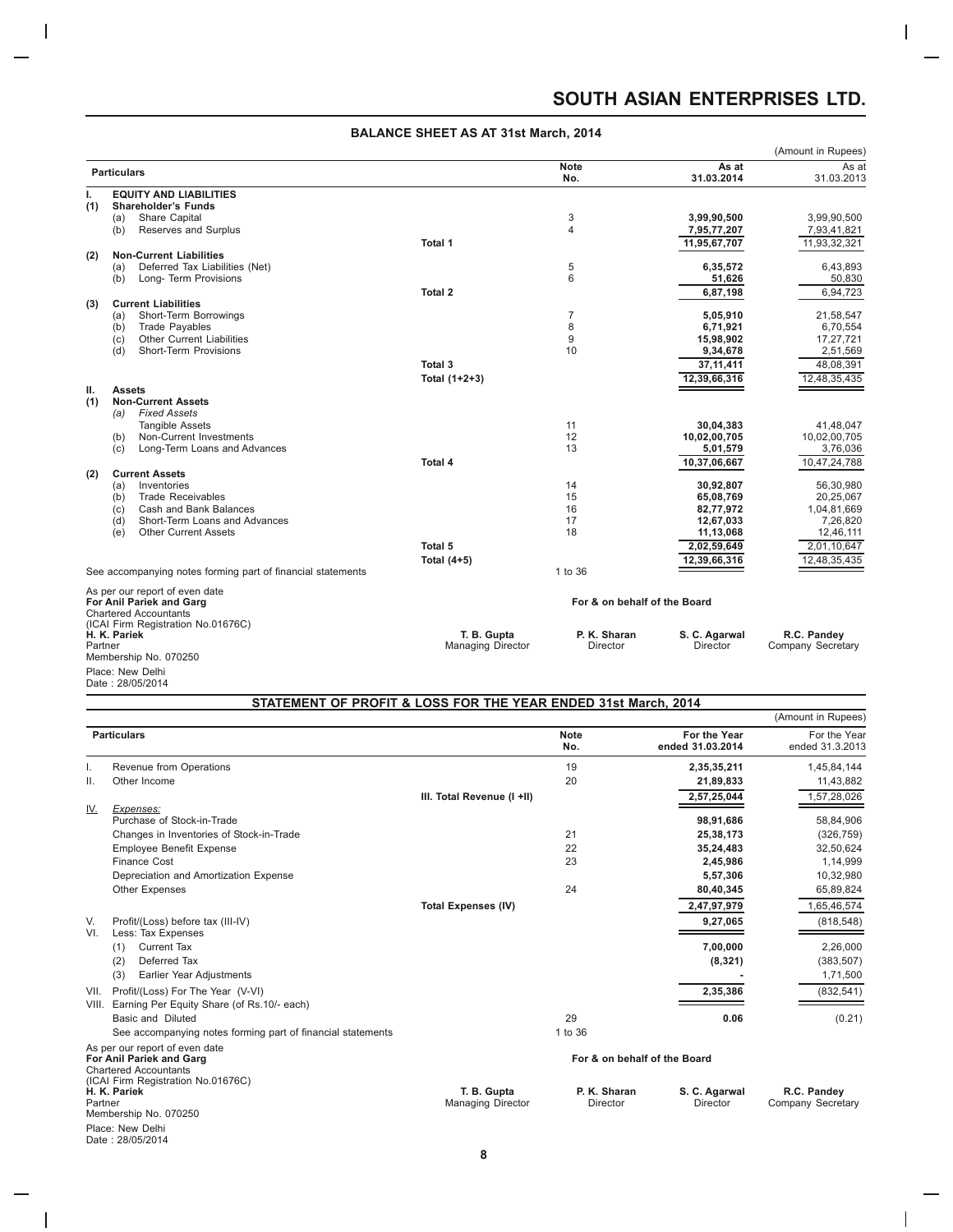# **NOTES FORMING PART OF FINANCIAL STATEMENTS**

#### **Note 1**

#### **Corporate Overview**

South Asian Enterprises Ltd., was incorporated in 1991 to run Amusement parks and engage in other activities of Amusement Industry. Presently, it has amusement Parks in Kanpur, Lucknow and Ayodhya. The other activities include Trading in Earthing & Lightning Protection Systems, which segment has shown promising results. **Note 2**

#### **Significant Accounting Policies**

#### **a) General**

The accompanying financial statements have been prepared on historical cost convention and conform to the statutory provisions and practices prevailing in the country.

# **b) Revenue recognition**

Items of income and expenditure are generally accounted for on accrual basis unless otherwise stated. Dividend income is accounted for on the basis of approval of the shareholders in their meeting.

#### **c) Fixed assets**

- **i)** All the fixed assets are stated at cost less accumulated depreciation.<br>**ii)** Depreciation on own assets is provided on the straight line method at
- Depreciation on own assets is provided on the straight line method at the rates and in the manner prescribed in Schedule-XIV of the Companies Act, 1956.

**iii)** Depreciation on assets not exceeding Rs.5,000/- is provided for at 100%.

#### **d) Investments**

Investments are classified into long-term and current Investments. Long-term investments are stated at cost and income thereon is accounted for when accrued. The company follows 'FIFO method' for calculating the cost of each investment sold by the company for computing the profit or loss thereon. Provision for diminution in value of investments is made to recognize a decline other than temporary in nature.

#### **e) Inventory**

Inventories are valued at cost or net realisable value whichever is lower. Cost is arrived at on FIFO basis and comprises of cost of purchase, cost of conversion and other costs incurred in bringing them to their respective present location and condition.

#### **f) Taxation**

**i)** Deferred tax resulting from timing difference between book and taxable profit is accounted for using the tax rates and law that have been enacted or substantively enacted as on the balance sheet date. The deferred tax asset is recognized only to the extent that there is a virtual certainty that there would be adequate future<br>taxable income against which such deferred tax assets can the same.

**ii)** Provision for taxation is made on the basis of the taxable profits computed for the current accounting period in accordance with the Income Tax Act, 1961.

#### **g) Retirement Benefit Costs:**

**(i)** In respect of Provident Fund, monthly contribution is paid to Government and is charged to revenue.

**(ii)** Company's Gratuity and Leave encashment Schemes are defined benefit plans. **Gratuity Fund:**

The cost of providing benefits is determined using the Project unit credit method, with acturial valuations being carried out at each Balance Sheet date. Gratuity benefits are funded through a trust with Life Insurance Corporation of India Group Gratuity Scheme.

#### **Unencashed Leave salary:**

Leave encashment Scheme is not funded. The present value of the obligation under such defined benefit plan is determined based on acturial valuation.

**h) Impairment Loss**

Impairment loss is provided to the extent the carrying amount of assets exceeds their recoverable amounts. Recoverable amount is the higher of an asset's net selling price and it's value in use. Value in use is the present value of estimated future cash flows expected to arise from the continuing use of the asset and from its disposal at the end of its useful life. Net selling price is the amount attainable from sale of the asset in an arm's length transaction between knowledgeable, willing parties, less the costs of disposal, A previously recognised impairment loss is increased or reversed depending on changes in circumstances.

| Note 3                                  |             | As at       | As at       |
|-----------------------------------------|-------------|-------------|-------------|
|                                         |             | 31.03.2014  | 31.03.2013  |
| <b>Share Capital</b><br>Authorised      |             |             |             |
| 50,00,000 Equity Shares of Rs.10/- each |             | 5,00,00,000 | 5.00.00.000 |
|                                         |             | 5,00,00,000 | 5.00.00.000 |
| Issued, Subscribed & Called Up Capital  |             | 4,00,00,000 | 4.00.00.000 |
| Issued, Subscribed & Paid up            |             |             |             |
| 40,00,000 Equity Shares of Rs.10/- each | 4.00.00.000 |             | 4.00.00.000 |
| Less: Calls-in -Arrears-by others       | 9.500       | 3.99.90.500 | 9.500       |
|                                         |             | 3,99,90,500 | 3.99.90.500 |

**a. Reconciliation of shares outstanding at the beginning and at the end of the reporting year**

| <b>Equity Shares</b>                                   | As at 31.03.2014           |                              | As at 31.03.2013                                       |                       |  |
|--------------------------------------------------------|----------------------------|------------------------------|--------------------------------------------------------|-----------------------|--|
| At the beginning of the year<br>Issued during the year | No. of shares<br>40.00.000 | <b>Rupees</b><br>3.99.90.500 | No. of shares<br>40.00.000<br>$\overline{\phantom{0}}$ | Rupees<br>3.99.90.500 |  |
| Outstanding at the end of the year                     | 40.00.000                  | 3.99.90.500                  | 40.00.000                                              | 3.99.90.500           |  |

**b. Terms/rights attached to equity shares**

The company has only one class of equity shares having a par value of Rs. 10 per share. Each holder of equity shares is entitled to one vote per share.

#### **c. Details of shareholders holding more than 5% shares in the company**

|                              | As at 31.03.2014 |              | As at 31.03.2013 |              |
|------------------------------|------------------|--------------|------------------|--------------|
|                              | No. of shares    | % of holding | No. of shares    | % of holding |
| VLS Capital Ltd.             | 6,73,000         | 16.83        | 6.73.000         | 16.83        |
| VLS Finance Ltd.             | 17.11.289        | 42.78        | 17.11.289        | 42.78        |
| The Dhampur Sugar Mills Ltd. | 2,50,000         | 6.25         | 2.50.000         | 6.25         |
| Note 4                       |                  |              |                  |              |

# **Reserves & Surplus**

### **Securities Premium Reserves**

As per Last Balance Sheet **6,00,00,000** 6,00,00,000 Less: Calls Unpaid - by other **(28,500)** (28,500)

| Total (A) | 5,99,71,500 | 5,99,71,500 |
|-----------|-------------|-------------|
|           |             |             |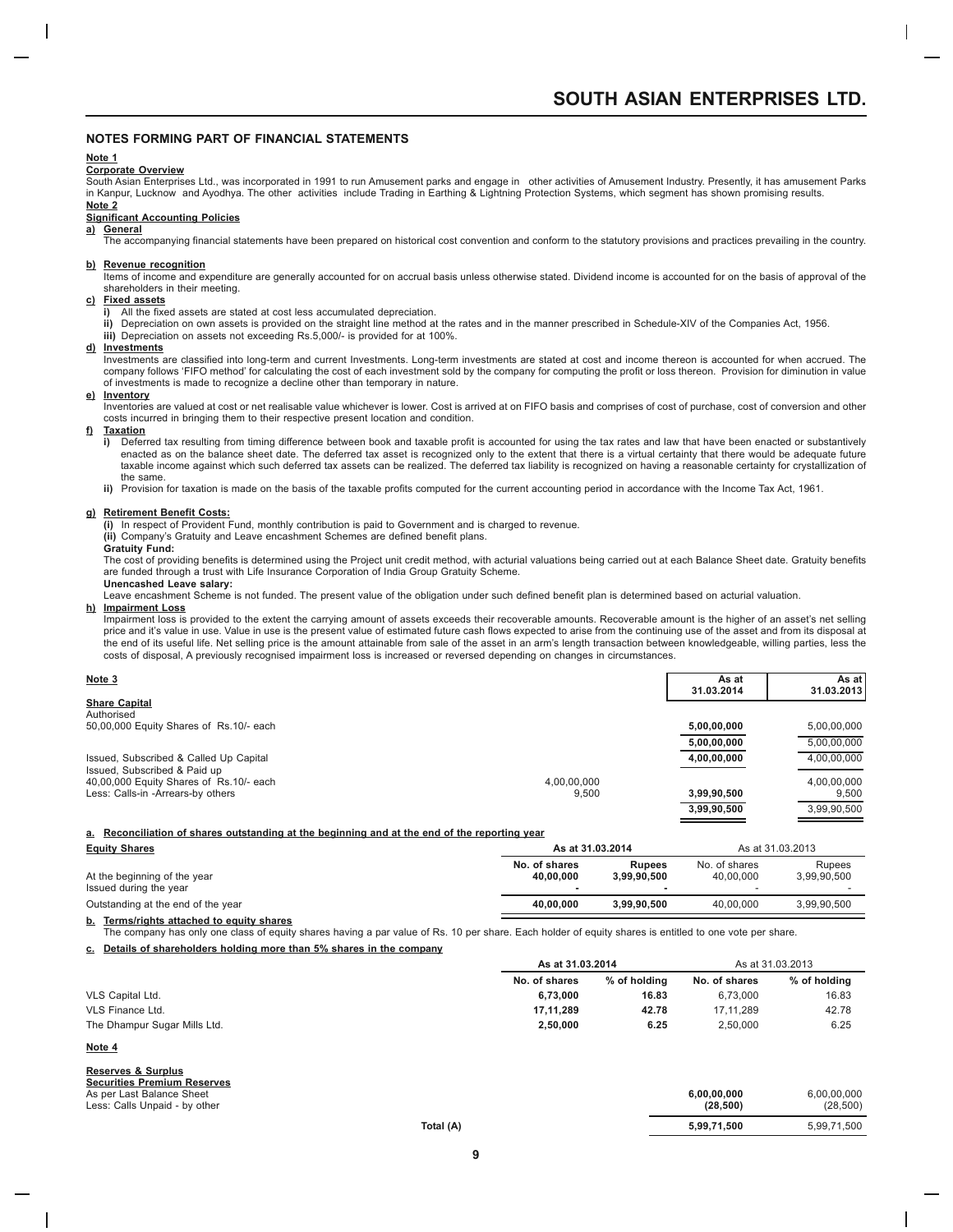$\overline{\phantom{a}}$ 

 $\overline{\phantom{a}}$ 

|                                  | <b>NOTES FORMING PART OF FINANCIAL STATEMENTS (Contd)</b>                                                                                                                    |                                            |                      |                                                    |                                    |                     |                                     |                                         |                       |                            |                        | 31.03.2014                          | As at                      |                        | As at<br>31.3.2013         |
|----------------------------------|------------------------------------------------------------------------------------------------------------------------------------------------------------------------------|--------------------------------------------|----------------------|----------------------------------------------------|------------------------------------|---------------------|-------------------------------------|-----------------------------------------|-----------------------|----------------------------|------------------------|-------------------------------------|----------------------------|------------------------|----------------------------|
|                                  | <b>General Reserve</b>                                                                                                                                                       |                                            |                      |                                                    |                                    |                     |                                     |                                         |                       |                            |                        |                                     |                            |                        |                            |
|                                  | As per Last Balance Sheet                                                                                                                                                    |                                            |                      |                                                    |                                    |                     | Total (B)                           |                                         |                       |                            |                        | 1,85,99,415<br>1,85,99,415          |                            |                        | 1,85,99,415<br>1,85,99,415 |
|                                  | <b>Profit and Loss Account</b>                                                                                                                                               |                                            |                      |                                                    |                                    |                     |                                     |                                         |                       |                            |                        |                                     |                            |                        |                            |
|                                  | As per Last Balance Sheet<br>Add: Profit/(Loss) for the year                                                                                                                 |                                            |                      |                                                    |                                    |                     |                                     |                                         |                       |                            |                        | 7,70,906<br>2,35,386                |                            |                        | 16,03,447<br>(832, 541)    |
|                                  |                                                                                                                                                                              |                                            |                      |                                                    |                                    |                     | Total (C)<br>Total (A+B+C)          |                                         |                       |                            |                        | 10,06,292<br>7,95,77,207            |                            |                        | 7,70,906<br>7,93,41,821    |
|                                  | <u>Note 5</u>                                                                                                                                                                |                                            |                      |                                                    |                                    |                     |                                     |                                         |                       |                            |                        |                                     |                            |                        |                            |
| a.                               | Deferred Tax<br>Deferred Tax Liabilities                                                                                                                                     |                                            |                      |                                                    |                                    |                     |                                     |                                         |                       |                            |                        |                                     |                            |                        |                            |
| b.                               | - Depreciation on Fixed Assets<br>Deferred Tax Assets                                                                                                                        |                                            |                      |                                                    |                                    |                     |                                     |                                         |                       |                            |                        | 7,06,036                            |                            |                        | 8,22,000                   |
|                                  | - Employee Benefits<br>- Provision for bad & doubtful debts                                                                                                                  |                                            |                      |                                                    |                                    |                     |                                     |                                         |                       |                            |                        |                                     | 18,634<br>51,830           |                        | 23,607<br>1,54,500         |
|                                  |                                                                                                                                                                              |                                            |                      |                                                    |                                    |                     |                                     | <b>Net Deferred Tax Liabilities</b>     |                       |                            |                        | 6,35,572                            |                            |                        | 6,43,893                   |
|                                  | <u>Note 6</u><br><b>Long Term Provisions</b>                                                                                                                                 |                                            |                      |                                                    |                                    |                     |                                     |                                         |                       |                            |                        |                                     |                            |                        |                            |
|                                  | Provision for Leave Encashment                                                                                                                                               |                                            |                      |                                                    |                                    |                     | <b>Total</b>                        |                                         |                       |                            |                        |                                     | 51,626<br>51,626           |                        | 50,830<br>50,830           |
|                                  | <u>Note 7</u><br><b>Short Term Borrowings</b>                                                                                                                                |                                            |                      |                                                    |                                    |                     |                                     |                                         |                       |                            |                        |                                     |                            |                        |                            |
|                                  | Secured Working Capital Loans from Banks*                                                                                                                                    |                                            |                      |                                                    |                                    |                     |                                     |                                         |                       |                            |                        | 5,05,910                            |                            |                        | 21,58,547                  |
|                                  | *Secured against Pledge of Fixed Deposit                                                                                                                                     |                                            |                      |                                                    |                                    |                     | Total                               |                                         |                       |                            |                        | 5,05,910                            |                            |                        | 21,58,547                  |
|                                  | <u>Note 8</u><br><b>Trade Payables</b>                                                                                                                                       |                                            |                      |                                                    |                                    |                     |                                     |                                         |                       |                            |                        |                                     |                            |                        |                            |
|                                  | Micro, Small and Medium Enterprises<br><b>Trade Payables</b>                                                                                                                 |                                            |                      |                                                    |                                    |                     |                                     |                                         |                       |                            |                        | 6,71,921                            |                            |                        | 6,70,554                   |
|                                  | <u>Note 9</u>                                                                                                                                                                |                                            |                      |                                                    |                                    |                     | Total                               |                                         |                       |                            |                        | 6,71,921                            |                            |                        | 6,70,554                   |
|                                  | <b>Other Current Liabilities</b>                                                                                                                                             |                                            |                      |                                                    |                                    |                     |                                     |                                         |                       |                            |                        |                                     |                            |                        |                            |
|                                  | Others Payables<br><b>Security Deposits</b>                                                                                                                                  |                                            |                      |                                                    |                                    |                     |                                     |                                         |                       |                            |                        | 15,46,902                           | 44,000                     |                        | 16,10,581<br>41,000        |
|                                  | Advance from Customers                                                                                                                                                       |                                            |                      |                                                    |                                    |                     | Total                               |                                         |                       |                            |                        | 15,98,902                           | 8,000                      |                        | 76,140<br>17,27,721        |
|                                  | <u>Note 10</u><br><b>Short Term Provisions</b>                                                                                                                               |                                            |                      |                                                    |                                    |                     |                                     |                                         |                       |                            |                        |                                     |                            |                        |                            |
|                                  | Provision for Taxation                                                                                                                                                       |                                            |                      |                                                    |                                    |                     |                                     |                                         |                       |                            |                        | 9,26,000                            |                            |                        | 2,26,000                   |
|                                  | Provision for Leave Encashment<br><b>Note 11: Fixed Assets</b>                                                                                                               |                                            |                      |                                                    |                                    |                     | <b>Total</b>                        |                                         |                       |                            |                        | 9,34,678                            | 8,678                      |                        | 25,569<br>2,51,569         |
|                                  |                                                                                                                                                                              |                                            |                      | <b>Gross Block</b>                                 |                                    |                     |                                     | Impairment                              |                       |                            | Depreciation           |                                     |                            |                        | <b>Net Block</b>           |
| No.                              | Description                                                                                                                                                                  | <b>Opening Balance</b><br>as on 01.04.2013 | <b>Additions</b>     | <b>Deletion</b><br>during the year during the year | As at<br>31.03.2014                | As at<br>01.04.2013 | <b>Additions</b><br>during the year | <b>Deletion</b><br>during the year      | As at<br>31.03.2014   | As at<br>01.04.2013        | <b>For the</b><br>year | Adjustment                          | As at<br>31.03.2014        | As at<br>31.03.2014    | As at<br>31.03.2013        |
|                                  | <b>TANGIBLE ASSETS</b>                                                                                                                                                       |                                            |                      |                                                    |                                    |                     |                                     |                                         |                       |                            |                        |                                     |                            |                        |                            |
| $\mathbf{1}$<br>$\overline{2}$   | Building<br>Plant & Equipment                                                                                                                                                | 85,79,133<br>2,25,00,173                   | ÷,                   | 50,04,755                                          | 85,79,133<br>1,74,95,418 15,18,524 |                     | 12,59,648                           | 9,54,998                                | 12,59,648<br>5,63,526 | 52,76,516<br>2,03,24,263   | 2,14,200<br>3,13,952   | 47,33,913                           | 54,90,716<br>1,59,04,302   | 18,28,769<br>10,27,590 | 33,02,617<br>6,57,386      |
| 3 <sup>1</sup><br>$\overline{4}$ | Vehicle<br>Furniture & Fixture                                                                                                                                               | 1,00,845<br>6,66,433                       |                      |                                                    | 1,00,845<br>6,66,433               |                     | 10,866                              |                                         | 10,866                | 65,419<br>6,55,567         | 4,707                  |                                     | 70,126<br>6,55,567         | 30,719                 | 35,426<br>10,866           |
| 5<br>6 <sup>1</sup>              | Office Equipments<br>Computer                                                                                                                                                | 5,40,881<br>2,07,029                       | ä,<br>٠              |                                                    | 5,40,881<br>2,07,029               |                     |                                     |                                         |                       | 4,53,533                   | 6,164                  |                                     | 4,59,697                   | 81,184                 | 87,348                     |
| 7 <sup>1</sup>                   | Plant & Equipment                                                                                                                                                            |                                            |                      |                                                    |                                    |                     |                                     |                                         |                       |                            |                        |                                     |                            |                        |                            |
|                                  | - On Lease                                                                                                                                                                   |                                            |                      |                                                    |                                    |                     |                                     |                                         |                       | 1,52,625                   | 18,283                 |                                     | 1,70,908                   | 36,121                 | 54,404                     |
|                                  | Total                                                                                                                                                                        | 5,04,35,960<br>8,30,30,454                 | $\ddot{\phantom{a}}$ | 50,04,755                                          | 5,04,35,960<br>7,80,25,699         | 15,18,524           | 12,70,514                           | 9,54,998                                | 18,34,040             | 5,04,35,960<br>7,73,63,883 | 5,57,306               | 47,33,913                           | 5,04,35,960<br>7,31,87,275 | 30,04,383              | 41,48,047                  |
|                                  | <b>Previous Year</b>                                                                                                                                                         | 8,46,84,900                                | 1,46,534             | 18,00,980                                          | 8,30,30,454                        | 15.18.524           |                                     |                                         | 15, 18, 524           | 7,74,82,032                | 10,32,980              | 11,51,129                           | 7,73,63,883                | 41,48,047              | 56,84,344                  |
| 12.                              | <b>Non-Current Investments</b>                                                                                                                                               |                                            |                      |                                                    |                                    |                     |                                     |                                         |                       |                            |                        |                                     |                            |                        |                            |
|                                  | <b>PARTICULARS</b>                                                                                                                                                           |                                            |                      |                                                    |                                    |                     |                                     |                                         |                       |                            |                        | 31.03.2014                          | As at                      |                        | As at<br>31.03.2013        |
|                                  |                                                                                                                                                                              |                                            |                      |                                                    |                                    |                     |                                     |                                         |                       |                            |                        |                                     | <b>Rs</b>                  |                        | <b>Rs</b>                  |
| А-<br>H-                         | Non trade -At cost-Fully paid up<br>(QUOTED)                                                                                                                                 |                                            |                      |                                                    |                                    |                     |                                     |                                         |                       |                            |                        |                                     |                            |                        |                            |
|                                  | <b>Investment in Equity Instruments of Other entities</b>                                                                                                                    |                                            |                      |                                                    |                                    |                     |                                     |                                         |                       |                            |                        |                                     |                            |                        |                            |
|                                  | 1 (P.Y. 1) Equity Shares of Rs.10/- each of Bank of Baroda<br>200 (P.Y. 200) Equity Shares of Rs.10/- each of Tata Steel Limited                                             |                                            |                      |                                                    |                                    |                     |                                     |                                         |                       |                            |                        | 1,38,235                            | 251                        |                        | 251<br>1,38,235            |
|                                  | 500 (P.Y. 500) Equity Shares of Rs.5/- each of Reliance Mediaworks Ltd                                                                                                       |                                            |                      |                                                    |                                    |                     |                                     |                                         |                       |                            |                        | 1,12,085                            |                            |                        | 1,12,085                   |
|                                  | 110 (P.Y. 100) Equity Shares of Rs.10/- each of Reliance Industries Limited                                                                                                  |                                            |                      |                                                    |                                    |                     |                                     |                                         | Total (A)             |                            |                        | 1,07,879<br>3,58,450                |                            |                        | 1,07,879<br>3,58,450       |
| H- 1                             | <b>UNQUOTED</b>                                                                                                                                                              |                                            |                      |                                                    |                                    |                     |                                     |                                         |                       |                            |                        |                                     |                            |                        |                            |
|                                  | 50,000 (P.Y. 50,000) Equity Shares of Rs.10/- each of Indhra Dhan Agro Products Ltd.<br>15,00,000 (P.Y. 15,00,000) Equity Shares of Rs.10/- each of Hotline Electronics Ltd. |                                            |                      |                                                    |                                    |                     |                                     |                                         |                       |                            |                        | 5,00,000<br>1,50,00,000             |                            |                        | 5,00,000<br>1,50,00,000    |
|                                  | 10,00,000 (P.Y. 10,00,000) Equity Shares of Rs.10/- each of VLS Capital Ltd.                                                                                                 |                                            |                      |                                                    |                                    |                     |                                     |                                         |                       |                            |                        | 6,00,00,000                         |                            |                        | 6,00,00,000                |
|                                  | 35,000 (P.Y. 35,000) Equity Shares of Rs.100/- each of Alok Fintrade (P) Ltd.                                                                                                |                                            |                      |                                                    |                                    |                     |                                     |                                         | Total (B)             |                            |                        | 35,00,000<br>7,90,00,000            |                            |                        | 35,00,000<br>7,90,00,000   |
|                                  |                                                                                                                                                                              |                                            |                      |                                                    |                                    |                     |                                     | Total Non-Current investment (A+B)      |                       |                            |                        | 7,93,58,450                         |                            |                        | 7,93,58,450                |
| B)                               | Investment in Property (Real Estate) (At Cost)                                                                                                                               |                                            |                      |                                                    |                                    |                     |                                     |                                         |                       |                            |                        | 2,08,42,255<br>2,08,42,255          |                            |                        | 2,08,42,255<br>2,08,42,255 |
|                                  |                                                                                                                                                                              |                                            |                      |                                                    |                                    |                     |                                     | Total Non - Current investments (A+B+C) |                       |                            |                        | 10,02,00,705                        |                            |                        | 10,02,00,705               |
|                                  | Aggregate amount of quoted investments<br>Aggregate market value of guoted investments<br>Aggregate amount of unquoted investments                                           |                                            |                      |                                                    |                                    |                     |                                     |                                         |                       |                            |                        | 3,58,450<br>2,11,493<br>7,90,00,000 |                            |                        | 3,58,450<br>3,31,365       |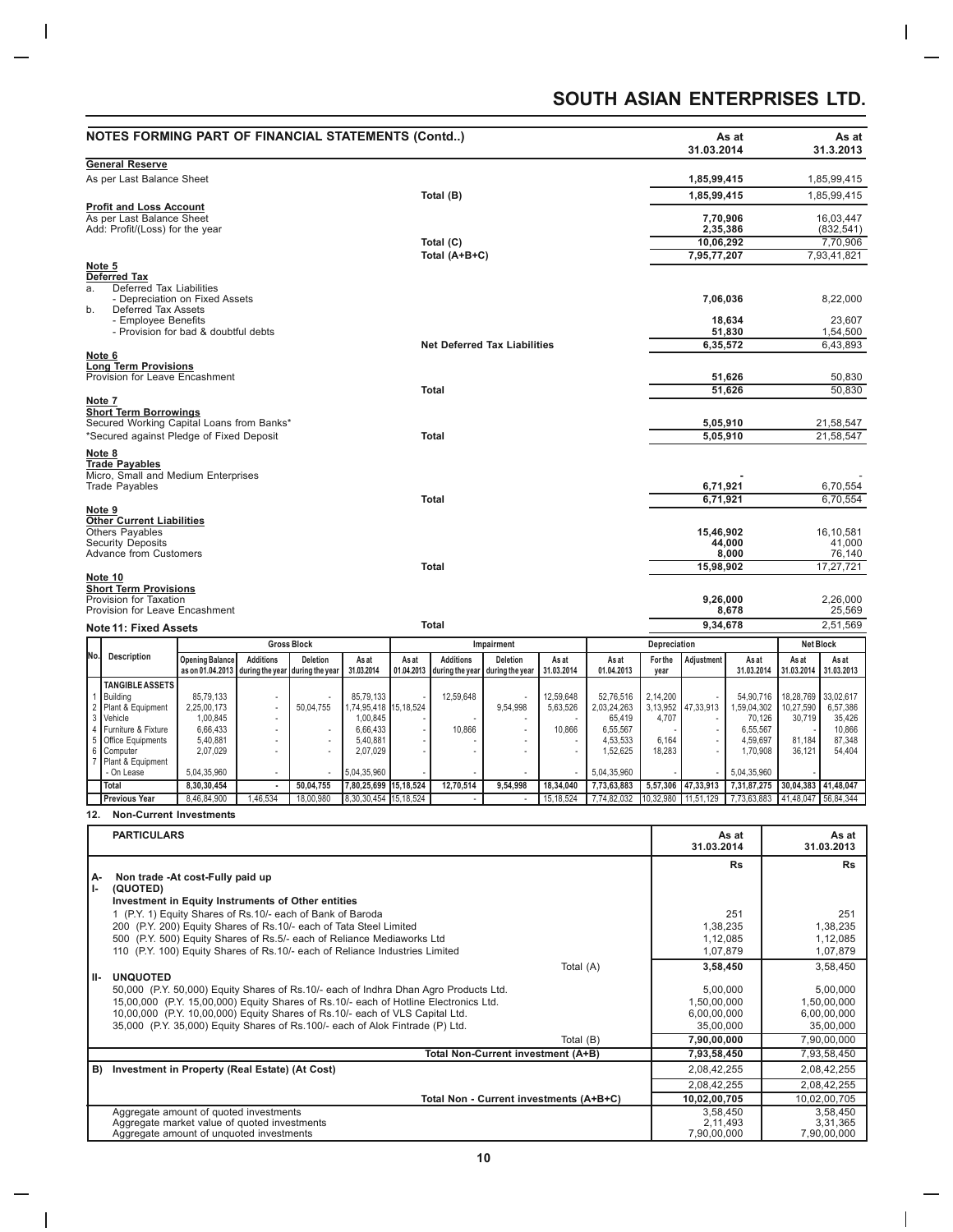$\overline{1}$ 

| <b>NOTES FORMING PART OF FINANCIAL STATEMENTS (Contd)</b>                                                                |          | As at<br>31.03.2014      | As at<br>31.03.2013   |
|--------------------------------------------------------------------------------------------------------------------------|----------|--------------------------|-----------------------|
| Note 13                                                                                                                  |          |                          |                       |
| Long-term loans and advances                                                                                             |          |                          |                       |
| (Unsecured, considered good)<br>Advance Income tax                                                                       |          | 4,23,529                 | 2,34,311              |
| Other Loan and Advances                                                                                                  |          |                          | 5,00,000              |
| Less: Provision made for doubtful advance                                                                                |          |                          | (500,000)             |
| Deposits with Others<br><b>Total</b>                                                                                     |          | 78,050                   | 1,41,725<br>3,76,036  |
| Note 14                                                                                                                  |          | 5,01,579                 |                       |
| Inventories                                                                                                              |          |                          |                       |
| Stock in Trade<br>Music album                                                                                            |          | 30,92,806<br>1           | 56,30,979             |
| <b>Total</b>                                                                                                             |          | 30,92,807                | 56,30,980             |
| Note 15                                                                                                                  |          |                          |                       |
| <b>Trade Receivables</b>                                                                                                 |          |                          |                       |
| (Unsecured, considered good)<br>Debts outstanding for a period exceeding 6 months from the date they are due for payment | 1,96,928 |                          | 4,30,676              |
| Less: Provision made for doubtful advance                                                                                | 1,67,734 | 29,194                   |                       |
| Others                                                                                                                   |          | 64,79,575                | 15,94,391             |
| <b>Total</b>                                                                                                             |          | 65,08,769                | 20.25.067             |
| <b>Note 16</b>                                                                                                           |          |                          |                       |
| <b>Cash &amp; Bank Balances</b><br><b>Cash and Cash Equivalents</b>                                                      |          |                          |                       |
| Cash on hand                                                                                                             |          | 2,19,436                 | 1,76,019              |
| <b>Balance with Bank</b>                                                                                                 |          |                          |                       |
| In current account<br><b>Other Bank Balances</b>                                                                         |          | 4,07,036                 | 2,12,850              |
| Fixed deposit with maturity less than 12 month                                                                           |          | 20,00,000                | 42,00,000             |
| Fixed deposit with maturity more than 12 months*                                                                         |          | 46,50,000                | 48,50,000             |
| Balances with bank (held as margin money)                                                                                |          | 10,01,500                | 10,42,800             |
| <b>Total</b><br>*Pledged with bank against bank overdraft.                                                               |          | 82,77,972                | 1,04,81,669           |
| Note 17<br><b>Short Term Loans &amp; Advances</b>                                                                        |          |                          |                       |
| (Unsecured, considered good)                                                                                             |          |                          |                       |
| <b>Security Deposit</b>                                                                                                  |          | 4,68,499                 | 4,01,964              |
| <b>Prepaid Expenses</b><br>Others #                                                                                      |          | 33,827<br>7,64,707       | 37,337<br>2,87,519    |
| <b>Total</b>                                                                                                             |          | 12,67,033                | 7,26,820              |
| # Includes primarily Advance to trade creditors<br>Note 18                                                               |          |                          |                       |
| <b>Other Current Assets</b>                                                                                              |          |                          |                       |
| Interest Accrued on Deposits                                                                                             |          | 11,13,068                | 12,46,111             |
| <b>Total</b>                                                                                                             |          | 11,13,068                | 12,46,111             |
| Note 19<br><b>Revenue From Operations</b>                                                                                |          |                          |                       |
| Park Receipts                                                                                                            |          | 45,52,878                | 48,57,626             |
| Sales (Traded Goods)<br>Income from Installation, Erection & Supervision                                                 |          | 1,77,97,605<br>11,84,728 | 91,83,850<br>5,42,668 |
|                                                                                                                          |          |                          |                       |
| <b>Total</b><br><b>Note 20</b>                                                                                           |          | 2,35,35,211              | 1,45,84,144           |
| <b>Other Income</b>                                                                                                      |          |                          |                       |
| Interest on fixed deposit<br>Dividend Income-non trade-non current investments                                           |          | 9,65,957<br>2,623        | 9,79,650<br>5,602     |
| Profit on Sale of non trade-non current investments                                                                      |          |                          | 29022                 |
| Misc. Income<br>Prior Period Income                                                                                      |          | 1,68,842<br>38,053       | 99,317<br>19,964      |
| Unspent liablities/ Unclaimed balance written back                                                                       |          | 24,249                   | 10,327                |
| Profit on sale of Fixed Assets                                                                                           |          | 4,90,109                 |                       |
| Provision for doubtful adances written back                                                                              |          | 5,00,000                 |                       |
| <b>Total</b><br>Note 21                                                                                                  |          | 21,89,833                | 11,43,882             |
| Change in inventories of Stock in Trade                                                                                  |          |                          |                       |
| Stock -in - Trade                                                                                                        |          | 56,30,980                | 53,04,221             |
| At the beginning of accounting year<br>At the end of accounting year                                                     |          | 30,92,807                | 56,30,980             |
| Net (Increase)/Decrease) Total                                                                                           |          | 25,38,173                | (326, 759)            |
| Note 22                                                                                                                  |          |                          |                       |
| <b>Employee Benefit Expenses</b><br>Salaries and Wages                                                                   |          | 28,88,241                | 27,55,583             |
| <b>Staff Welfare Expenses</b>                                                                                            |          | 3,19,817                 | 2, 14, 193            |
| Contribution to Provident and other Funds                                                                                |          | 3, 16, 425               | 2,80,848              |
| <b>Total</b><br>Note 23                                                                                                  |          | 35,24,483                | 32,50,624             |
| <b>Finance Costs</b>                                                                                                     |          |                          |                       |
| Interest on overdraft with Bank                                                                                          |          | 2,45,986                 | 1,14,999              |
| Total                                                                                                                    |          | 2,45,986                 | 1,14,999              |

 $\overline{\phantom{a}}$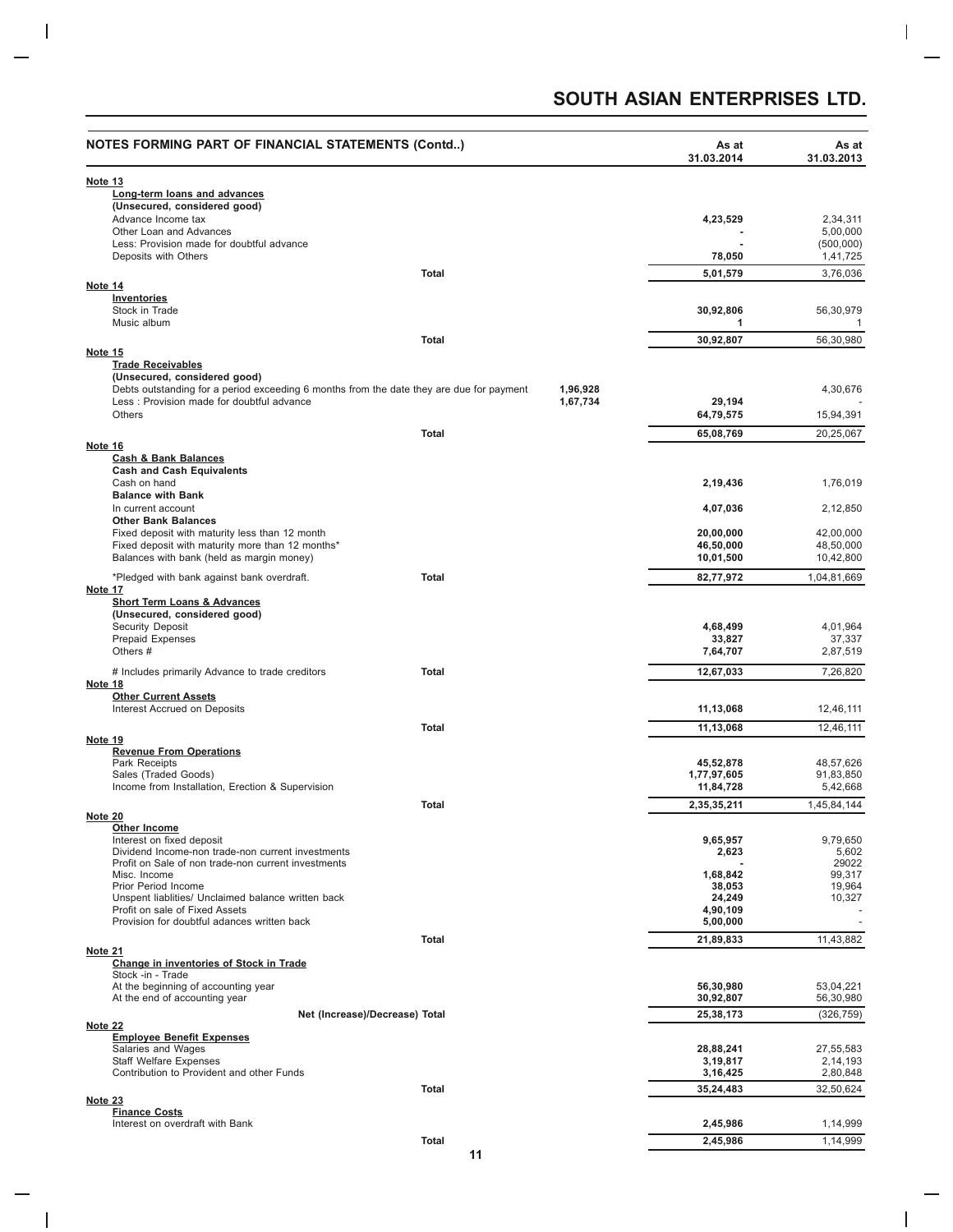$\overline{\phantom{a}}$ 

 $\overline{1}$ 

|                        | <b>NOTES FORMING PART OF FINANCIAL STATEMENTS (Contd)</b>                                                                                                                    |  |                       |                                                                           | <b>Year Ended</b><br>31.03.2014 | Year Ended<br>31.03.2013 |
|------------------------|------------------------------------------------------------------------------------------------------------------------------------------------------------------------------|--|-----------------------|---------------------------------------------------------------------------|---------------------------------|--------------------------|
|                        | Note 24                                                                                                                                                                      |  |                       |                                                                           |                                 |                          |
|                        | <b>Other Expenses</b><br>Repair & Maintenance:                                                                                                                               |  |                       |                                                                           |                                 |                          |
|                        | - Building                                                                                                                                                                   |  |                       |                                                                           | 2,84,530                        | 1,90,499                 |
|                        | - Machinery                                                                                                                                                                  |  |                       |                                                                           | 4,51,472                        | 3,02,085                 |
|                        | - Others                                                                                                                                                                     |  |                       |                                                                           | 33.371                          | 25,553                   |
|                        | Power and Fuel                                                                                                                                                               |  |                       |                                                                           | 6,13,227                        | 4.42,810                 |
|                        | Lease Rent & Hire Charges                                                                                                                                                    |  |                       |                                                                           | 11,09,175                       | 11,05,831                |
|                        | Park Running & Maintenance<br>Rent                                                                                                                                           |  |                       |                                                                           | 2,84,943<br>69,000              | 1,64,994<br>69,000       |
|                        | Rates & Taxes                                                                                                                                                                |  |                       |                                                                           | 22,670                          | 22,988                   |
|                        | Consultation & Professional Charges                                                                                                                                          |  |                       |                                                                           | 4.64,537                        | 3,35,823                 |
|                        | Postage & Telephone                                                                                                                                                          |  |                       |                                                                           | 37,773                          | 37,662                   |
|                        | Advertising & Selling Expenses                                                                                                                                               |  |                       |                                                                           | 2,75,956                        | 3,37,945                 |
|                        | <b>Travelling Expenses</b><br>Director's Sitting Fee                                                                                                                         |  |                       |                                                                           | 8,04,214                        | 7,13,359                 |
|                        | Auditors Remuneration                                                                                                                                                        |  |                       |                                                                           | 1,46,000                        | 1,44,000                 |
|                        | - Statutory Audit                                                                                                                                                            |  |                       |                                                                           | 22,472                          | 16.854                   |
|                        | - Tax Audit                                                                                                                                                                  |  |                       |                                                                           | 11,236                          | 8,427                    |
|                        | - For expenses                                                                                                                                                               |  |                       |                                                                           | 15,013                          | 24,533                   |
|                        | Insurance Charges                                                                                                                                                            |  |                       |                                                                           | 1,585                           | 7,531                    |
|                        | Provision for impairment on Fixed Assets<br>Provision for doubtful debts                                                                                                     |  |                       |                                                                           | 3,15,516<br>1,67,734            |                          |
|                        | Miscellaneous Expenses                                                                                                                                                       |  |                       |                                                                           | 5,40,953                        | 5,06,613                 |
|                        | Freight - Inward/Outward                                                                                                                                                     |  |                       |                                                                           | 5,12,853                        | 1,03,339                 |
|                        | Installation & Supervision Expenses                                                                                                                                          |  |                       |                                                                           | 11,76,584                       | 11,92,165                |
|                        | Loss on sale of Fixed Asset                                                                                                                                                  |  |                       |                                                                           |                                 | 499,851                  |
|                        | <b>Bank Charges</b>                                                                                                                                                          |  |                       |                                                                           | 28,687                          | 20,107                   |
|                        | Rebate and Discount<br>Irrecoverable balances written off                                                                                                                    |  |                       |                                                                           | 1,50,844<br>5,00,000            | 308,022                  |
|                        | Commission                                                                                                                                                                   |  |                       |                                                                           |                                 | 9,833                    |
|                        | <b>Total</b>                                                                                                                                                                 |  |                       |                                                                           | 80,40,345                       | 65,89,824                |
|                        | 25. Commitments                                                                                                                                                              |  |                       |                                                                           |                                 |                          |
|                        | Estimated amount of contracts remaining to be executed on capital account and not provided for Rs. Nil (Previous Year Rs. Nil).                                              |  |                       |                                                                           |                                 |                          |
|                        | 26. Contingent liabilities in respect of                                                                                                                                     |  |                       |                                                                           |                                 |                          |
|                        | Counter Guarantee given against Bank Guarantees - Rs.10,01,500/- (Previous Year- Rs.10,42,800/-)                                                                             |  |                       |                                                                           |                                 |                          |
|                        | 27. Related Party Disclosure                                                                                                                                                 |  |                       |                                                                           |                                 |                          |
|                        | Following are the related parties:<br>Key Managerial Personnel: - Shri. T. B Gupta (Managing Director)                                                                       |  |                       |                                                                           |                                 |                          |
|                        | Associates: VLS Finance Ltd.                                                                                                                                                 |  |                       |                                                                           |                                 |                          |
|                        | Summary of transactions with the above related parties is as follows:                                                                                                        |  |                       |                                                                           |                                 |                          |
|                        | Particulars                                                                                                                                                                  |  | Associates            |                                                                           |                                 | Key Managerial Personnel |
|                        |                                                                                                                                                                              |  |                       | As at 31.03.2014   As at 31.03.2013   As at 31.03.2014   As at 31.03.2013 |                                 |                          |
|                        | Remuneration to Managing Director                                                                                                                                            |  |                       |                                                                           | Rs.4,80,000                     | Rs.4,80,000              |
|                        | No. of equity shares of Rs.10/- each fully paid up held in the company at end of the year                                                                                    |  | 17, 11, 289           | 17, 11, 289                                                               | $\overline{\phantom{a}}$        |                          |
|                        |                                                                                                                                                                              |  |                       |                                                                           |                                 |                          |
|                        | 28. Operating Leases<br>The Company has taken Land on lease for setting up parks from Local Development Authorities. The lease rental expense under such operating leases is |  |                       |                                                                           |                                 |                          |
|                        | Rs.11,09,175/- (Previous Year Rs.11,05,831/-). Future minimum lease payments on non-cancellable lease agreements as at 31.03.2014 are as follows:                            |  |                       |                                                                           |                                 |                          |
|                        | <b>Particulars</b>                                                                                                                                                           |  | As at 31.03.2014      |                                                                           | As at 31.03.2013                |                          |
|                        |                                                                                                                                                                              |  |                       |                                                                           |                                 |                          |
|                        |                                                                                                                                                                              |  | Amount/Rs.            |                                                                           |                                 | Amount/Rs.               |
|                        | Not later than 1 year                                                                                                                                                        |  | $11,55,552/-$         |                                                                           |                                 | 10.79.080/-              |
|                        | Later than 1 year and not later than 5 year                                                                                                                                  |  | 49,52,103/-           |                                                                           | 48, 16, 847/-                   |                          |
|                        | Later than 5 year and above                                                                                                                                                  |  | 20,93,629/-           |                                                                           |                                 | 33,84,437/-              |
|                        | <b>Total</b>                                                                                                                                                                 |  | 82,01,284/-           |                                                                           |                                 | 92,80,364/-              |
|                        | 29. Earning Per Share                                                                                                                                                        |  |                       |                                                                           |                                 |                          |
|                        | Calculation of EPS (Basic and Diluted)                                                                                                                                       |  |                       |                                                                           |                                 |                          |
|                        | <b>Particulars</b>                                                                                                                                                           |  |                       | <b>Equivalent No. of Shares</b>                                           |                                 |                          |
|                        |                                                                                                                                                                              |  | Year ended 31.03.2014 |                                                                           |                                 | Year ended 31.03.2013    |
|                        | <b>Basic and Diluted</b>                                                                                                                                                     |  |                       |                                                                           |                                 |                          |
|                        | Face value of per share                                                                                                                                                      |  |                       | Rs. 10/-                                                                  |                                 | Rs. 10/-                 |
|                        | <b>Total Shares Outstanding</b>                                                                                                                                              |  |                       | 40,00,000                                                                 |                                 | 40,00,000                |
|                        | Profit after Taxes                                                                                                                                                           |  | Rs. 2,35,386/-        |                                                                           | Rs. (8,32,541/-)                |                          |
|                        | <b>EPS</b>                                                                                                                                                                   |  |                       | Rs. 0.06                                                                  |                                 | Rs. (0.21)               |
|                        | 30. Segment Reporting                                                                                                                                                        |  |                       |                                                                           |                                 | (Amount in Rs.)          |
|                        |                                                                                                                                                                              |  |                       |                                                                           |                                 | $2012 - 13$              |
|                        | <b>Particulars</b><br><b>Segment Revenue</b>                                                                                                                                 |  |                       |                                                                           | $2013 - 14$                     |                          |
|                        | Entertainment                                                                                                                                                                |  |                       |                                                                           | 45,52,878                       | 48,57,626                |
|                        | Trading<br>b)                                                                                                                                                                |  |                       |                                                                           | 1,89,82,333                     | 97,26,518                |
|                        | Others<br>C)                                                                                                                                                                 |  |                       |                                                                           | 21,89,833                       | 11,43,882                |
|                        | Total                                                                                                                                                                        |  |                       |                                                                           | 2,57,25,044                     | 1,57,28,026              |
| <b>Segment Results</b> |                                                                                                                                                                              |  |                       |                                                                           |                                 |                          |
|                        | Profit/ (Loss) before interest and tax                                                                                                                                       |  |                       |                                                                           |                                 |                          |
|                        | Entertainment<br>a)                                                                                                                                                          |  |                       |                                                                           | (34, 16, 782)                   | (29, 47, 356)            |
|                        | Trading<br>b)<br>Others<br>C)                                                                                                                                                |  |                       | 24,00,000<br>21,89,833                                                    | 11,20,032<br>11,43,882          |                          |
|                        | Total Profit/ (Loss) before interest and tax                                                                                                                                 |  |                       | 11,73,051                                                                 | (6,83,442)                      |                          |
| Less: Interest         |                                                                                                                                                                              |  | 2,45,986              | 1,35,106                                                                  |                                 |                          |
|                        | Other Un-allocable expenditure net off                                                                                                                                       |  |                       |                                                                           |                                 |                          |
|                        | Net Profit before Tax                                                                                                                                                        |  |                       |                                                                           | 9,27,065                        | (8, 18, 548)             |
|                        | Less/(Add) : Taxes expenses (credits)                                                                                                                                        |  |                       |                                                                           | (6,91,679)                      | (13,993)                 |
|                        | Net Profit after Tax                                                                                                                                                         |  |                       |                                                                           | 2,35,386                        | (8, 32, 541)             |
|                        |                                                                                                                                                                              |  |                       |                                                                           |                                 |                          |

 $\overline{\phantom{a}}$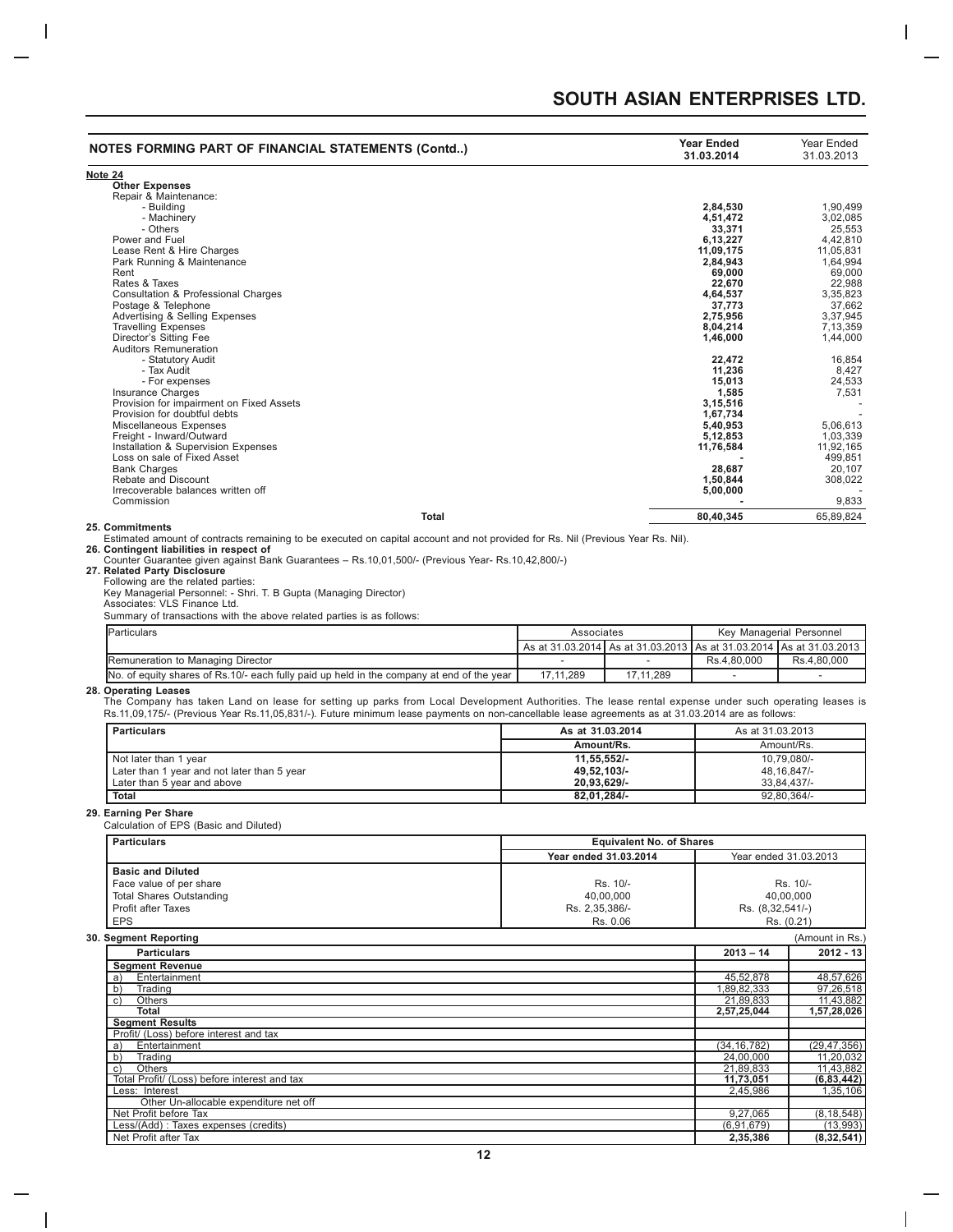# **NOTES FORMING PART OF FINANCIAL STATEMENTS (Contd..)**

| <b>Segment Assets</b>        |              |              |
|------------------------------|--------------|--------------|
| a)<br>Entertainment          | 1,25,26,303  | 1,55,33,920  |
| $\vert b)$<br>Trading        | 1,12,39,308  | 91,00,809    |
| l c)<br><b>Others</b>        | 10,02,00,705 | 10,02,00,705 |
| <b>Total Assets</b>          | 12,39,66,316 | 12,48,35,434 |
| <b>Segment Liabilities</b>   |              |              |
| $ a\rangle$<br>Entertainment | 20,50,322    | 12,90,567    |
| b)<br>Trading                | 14,62,715    | 30,06,654    |
| <b>Others</b><br>l c)        | 2,50,000     | 5,62,000     |
| <b>Total Liabilities</b>     | 37.63.037    | 48,59,221    |

**31.** The management has technically appraised the recoverable amount of the cash generating assets Being used at its amusement parks and is of the opinion that considering the future cash flow expected to arise, impairment loss of Rs.18,34,040/- (Previous Year- Rs. 15,18,524/-) (on assets as provided for in the books in previous year as required by the Accounting Standard -28 on "Impairment on Assets" issued by the Institute of Chartered Accountants of India (ICAI) is sufficient and no further provision is required. **32.** Disclosures pursuant to Accounting Standard (AS) 15 (revised)-

# **Defined Benefit Plans**

|      | Long Term Compensated Absences as per actuarial valuation as on 31.03.2014 |              |              |                     | (Amount in Rs.)     |
|------|----------------------------------------------------------------------------|--------------|--------------|---------------------|---------------------|
|      | <b>Actuarial Assumptions</b>                                               | Gratuity     | Gratuity     | Leave<br>Encashment | Leave<br>Encashment |
|      |                                                                            | As at        | As at        | As at               | As at               |
|      |                                                                            | 31.03.2014   | 31.03.2013   | 31.03.2014          | 31.03.2013          |
|      | Discount rate (per annum)                                                  | 9%           | 8%           | 8.25%               | 8.25%               |
|      | Future salary increase                                                     | 5%           | 6%           | 5%                  | 5%                  |
|      | Expected rate of return on plan assets                                     | 8.75%        |              | <b>NA</b>           | <b>NA</b>           |
|      |                                                                            | Per annum    |              | LIC 94-96           | LIC 94-96           |
|      | Mortality                                                                  | IALM 2006-08 |              | Ultimate            | Ultimate            |
|      | Expenses recognized in statement profit and loss account                   |              |              |                     |                     |
|      | Current service cost                                                       | 70.366       | 57.844       | 3,895               | 5,877               |
|      | Interest cost                                                              | 56,385       | 70,905       | 6,876               | 6,035               |
|      | Expected return on plan assets                                             | (93,988)     | (92, 563)    |                     |                     |
|      | Net actuarial loss/ (gain) recognized in the year                          | 5.290        | (2, 33, 207) | (26, 866)           | (8, 863)            |
|      | Net expenses recognized                                                    | 38,053       | (1, 97, 021) | (16, 095)           | 3.049               |
| Ш.   | Net liability/(assets) recognized in the balance                           |              |              |                     |                     |
|      | sheet at the year end                                                      |              |              |                     |                     |
|      | Present value of obligation at the end of period                           | 8.75.756     | 7.81.850     | 60.304              | 76,399              |
|      | Fair value of the plan asset at the end of period                          | 11,60,032    | 11,04,179    |                     |                     |
|      | Funded status [(surplus/(deficit)]                                         | 2,84,276     | 3,22,329     | (60, 304)           | (76, 399)           |
|      | Net asset/(liability) as at 31 <sup>st</sup> March, 2014                   | 2,84,276     | 3,22,329     | (60, 304)           | (76, 399)           |
| lıı. | Change in present value of obligation during the year                      |              |              |                     |                     |
|      | Present value of obligation at the beginning of period                     | 7.81.850     | 8.86.308     | 76.399              | 73.350              |
|      | Current service cost                                                       | 56,385       | 57.844       | 3,895               | 5,877               |
|      | Interest cost                                                              | 70,366       | 70,905       | 6,876               | 6,035               |
|      | Benefits paid                                                              | (38, 135)    |              |                     |                     |
|      | Actuarial loss/ (gain) on obligations                                      | 5,290        | (2, 33, 207) | (26, 866)           | (8, 863)            |
|      | Present value of obligation at the year end                                | 8,75,756     | 7,81,850     | 60,304              | 76,399              |
| liv. | Change in present value of fair value of plan assets                       |              |              |                     |                     |
|      | Fair value of plan assets as at the beginning of period                    | 11,04,179    | 10,11,616    |                     |                     |
|      | Expected return on plan assets                                             | 93,988       | 92,563       |                     |                     |
|      | Contributions                                                              |              |              |                     |                     |
|      | Benefits paid                                                              | (38, 135)    |              |                     |                     |
|      | Actuarial loss/ (gain)                                                     |              |              |                     |                     |
|      | Fair value of plan assets at the year end                                  | 11,60,032    | 11,04,179    |                     |                     |

#### **33. CIF Value of Imported tradable goods**

| <b>Particulars</b>                   | As at 31.03.2014 | As at 31.03.2013 |
|--------------------------------------|------------------|------------------|
|                                      | Amount/Rs.       | Amount/Rs.       |
| CIF Value of Import (Stock-in-Trade) | 12,69,373/-      | $2,53,200/-$     |

**34.** In the absence of necessary information with the company, relating to the registration status of suppliers under the micro, small and medium enterprises development ACT, 2006, the information required under the said act could not be complied and disclosed.

| 35. Purchases of stock-in-trade     |                  |                  |
|-------------------------------------|------------------|------------------|
| <b>Particulars</b>                  | As at 31.03.2014 | As at 31.03.2013 |
|                                     | Amount/Rs.       | Amount/Rs.       |
| <b>Lightning Protection Systems</b> | $1.79.464/-$     | 11.46.904/-      |
| Earthing Compound                   | $9.75.528/-$     | 25.67.200/-      |
| Others                              | 87.36.694/-      | 21.70.802/-      |
| <b>Total</b>                        | 98,91,686/-      | 58.84.906/-      |

**36.** Previous year's figures have been regrouped/reclassified wherever necessary to correspond with current year's classification/disclosure.

As per our report of even date For **Anil Pariek and Garg For & on behalf of the Board** Chartered Accountants ICAI Firm Registration No.01676C **H. K. Pariek T. B. Gupta P. K. Sharan S. C. Agarwal R.C. Pandey** Partner Managing Director **P. K. Sharan S. C. Agarwal R.C. Pandey**<br>Partner Director Director Director Director Director Director Company Secretary Membership No. 070250 Place: New Delhi Date : 28/05/2014

I